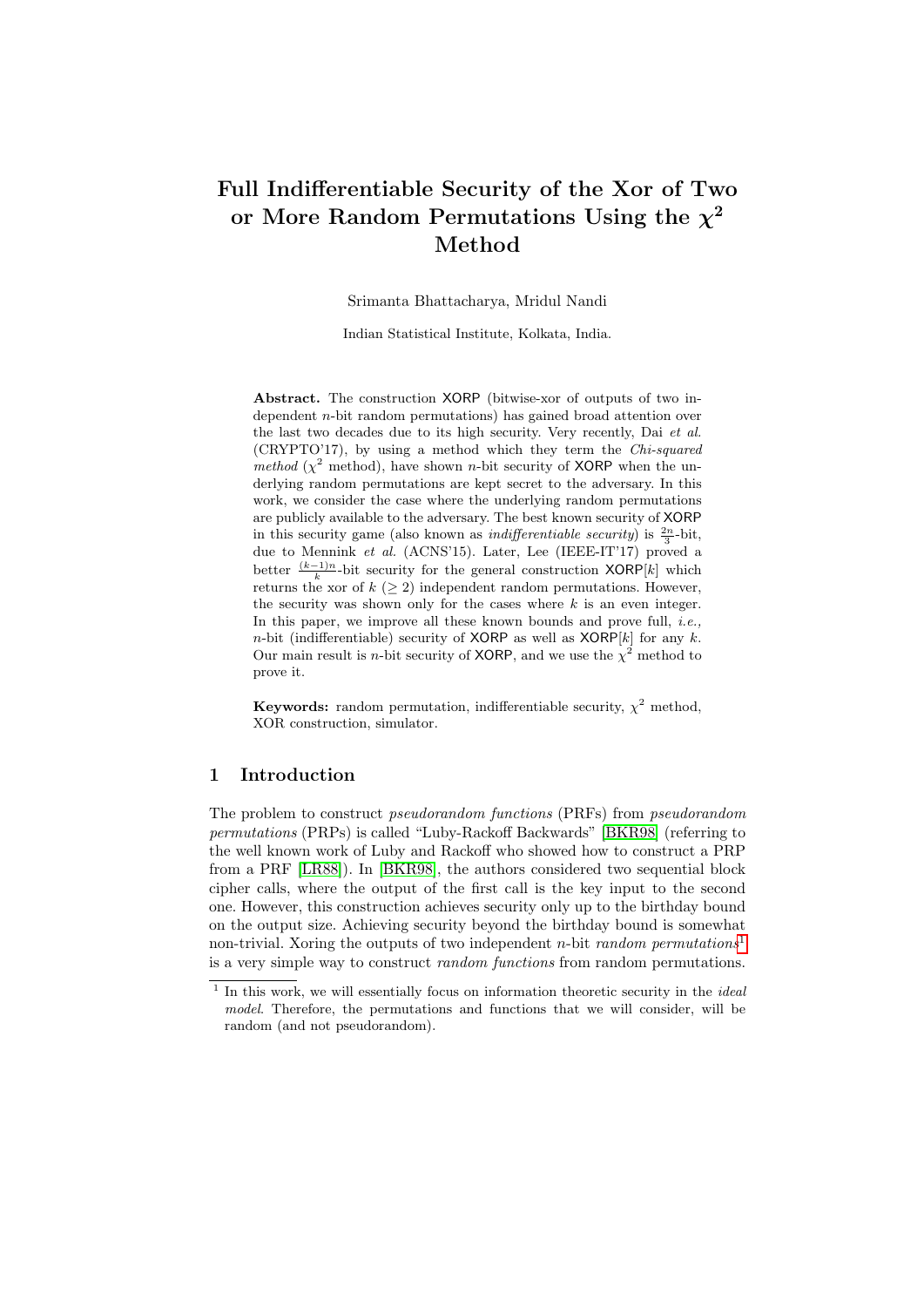We call it the *XOR construction* and denote it as **XORP**. We also consider a generalized version of the XOR construction in which we xor  $k$  independent  $n$ -bit random permutations, and denote it as  $XORP[k]$ . Lucks [\[Luc00\]](#page-24-1) showed beyond the birthday bound security for  $XORP[k]$  for all  $k > 2$ . In particular, he showed that the construction achieves at least  $\frac{kn}{k+1}$ -bit security. This bound was further improved in a sequence of papers [\[BI99,](#page-23-1)[CLP14,](#page-23-2)[Pat10,](#page-24-2)[Pat08b\]](#page-24-3). Very recently, Dai et al. [\[DHT17\]](#page-23-3) have shown n-bit security for XORP. Earlier, Men-nink et al. [\[MP15\]](#page-24-4) showed a reduction proving that the security of  $XORP[k]$ can be reduced to that of XORP for any  $k \geq 3$ . Hence, XORP[k] also achieves n-bit security. The XORP (or its general version  $XORP[k]$ ) construction is important since it has been used to obtain some constructions achieving beyond the birthday bound (or sometimes almost full) security (e.g., CENC [\[Iwa06,](#page-24-5)[IMV16\]](#page-24-6), PMAC Plus [\[Yas11\]](#page-25-0), and ZMAC [\[IMPS17\]](#page-24-7)).

Moving from secret to public random permutation. While to a certain degree it is possible to view the permutations as secret, there are many reasons to consider the setting where they are public. For example, we sometimes instantiate block ciphers with fixed keys. Moreover, many unkeyed permutations are designed as an underlying primitive of encryption [\[BDPVA11a\]](#page-23-4), MAC  $[BDPVAL11b]$  $[BDPVAL11b]$ , hash functions  $[BDP+13, RAB+08, Wu11, GKM+09]$  $[BDP+13, RAB+08, Wu11, GKM+09]$  $[BDP+13, RAB+08, Wu11, GKM+09]$ , etc. The CAE-SAR competition [\[CAE\]](#page-23-7) received various permutation-based authenticated encryptions, and all of these constructions have been analyzed in the public permutation model.

The security game, in this setting, is clearly different from the standard indistinguishable model due to the public access of the adversary to the underlying permutations. An appropriate notion is the indifferentiability framework, introduced by Maurer et al. [\[MRH04\]](#page-24-8). Informally, it gives a sufficient condition under which an ideal functionality can be replaced by an indifferentiable-secure construction based on ideal, publicly available underlying primitives. We note that the security game for indifferentiability is also an indistinguishability game in which one has to design a simulator aimed to simulate the underlying primitive. In the past, many constructions were analyzed (e.g., [\[AMP10,](#page-22-1)[BDPVA08,](#page-23-8)[BMN10\]](#page-23-9)) under this security notion.

Known indifferentiable security bounds of XORP and  $XORP[k]$ . In this indifferentiability model, Mandal *et al.* [\[MPN10\]](#page-24-9) proved  $\frac{2n}{3}$ -bit security for **XORP**. Later, Mennink *et al.* [\[MP15\]](#page-24-4) pointed out a subtle but non-negligible flaw in their proof and fixed the security proof. Recently, Lee [\[Lee17\]](#page-24-10) has shown improved security for the general construction  $XORP[k]$ . In particular, he has proved  $\frac{(k-1)n}{k}$ bit security for the general construction  $XORP[k]$  when k is an even integer. Table [1](#page-2-0) summarizes the state-of-the-art for XORP and  $XORP[k]$  in the public permutation setting.

Mirror theory and its limitation. Patarin introduced a combinatorial problem motivated from the PRF-security of  $XORP[k]$  type constructions. Informally, mirror theory (see [\[Pat10\]](#page-24-2)) provides a suitable lower bound on the number of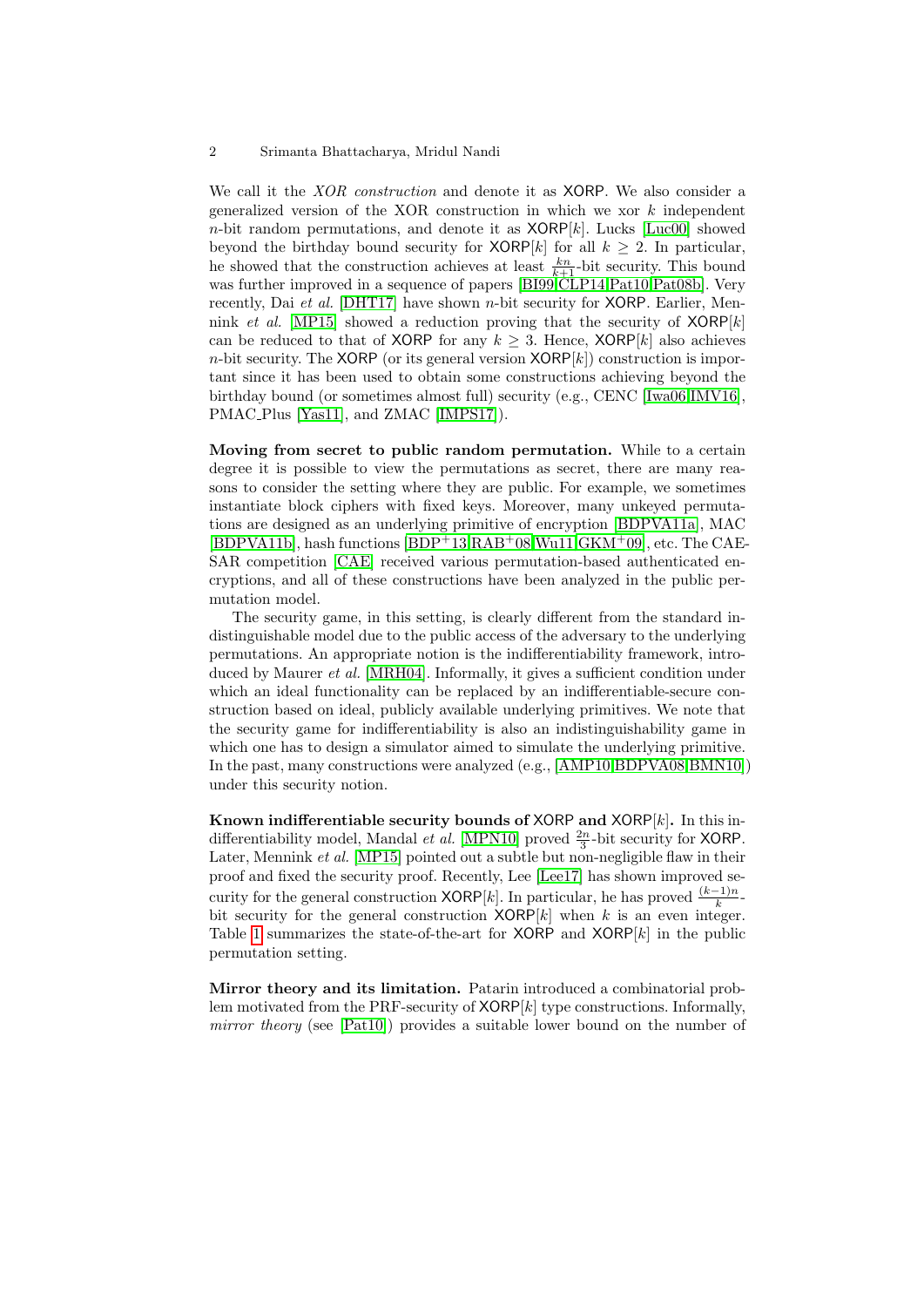<span id="page-2-0"></span>Table 1: A brief comparison of known bounds and our bounds for the constructions XORP and  $XORP[k]$ . Here q denotes the total number of queries made by the adversary to all oracles.

| Construction | Best known bound                                | Our bound      |
|--------------|-------------------------------------------------|----------------|
| <b>XORP</b>  | $q^3/2^{2n}$ [MP15]                             | $\sqrt{q/2^n}$ |
| XORP[k]      | $\frac{q^{k+1}}{2nk}$ $(k \geq 4$ even) [Lee17] | $\sqrt{q/2^n}$ |

solutions satisfying a system of linear equations involving exactly two variables at a time. Together with the H-coefficient technique [\[Vau03,](#page-25-3)[Pat08a,](#page-24-11)[IMV16\]](#page-24-6), this leads to a bound on the PRF-distinguishing advantage of XORP. The mirror theory seems to be very powerful as it can be applied to prove optimal security for many constructions such as EDM, EWCDM, etc. [\[MN17a,](#page-24-12)[MN17b\]](#page-24-13). However, the proof of the mirror theory is quite complex with some of its steps lacking necessary details. Later, Patarin [\[CLP14\]](#page-23-2) himself provided a simpler alternative but sub-optimal proof for  $XORP[k]$  (which is a trivial corollary of the mirror theory).

One may wonder whether the same technique can be applied to the indifferentiability setup or not. Here, we note that the mirror theory puts a constraint on the system of equations so that no equation in one variable can be generated through linear combination of equations from the system. On the other hand, in the indifferentiable security game, the adversary can make public permutation calls and observe the responses. So, along with the two variables linear equations, we also have to consider several single variable equations. This shows the limitation of the mirror theory in this setup.

Our contribution and the proof technique. Proving full security of XORP in the public permutation model was an open problem so far. The original simulator [\[MPN10\]](#page-24-9), used in the security proof of XORP, is conjectured to allow for security up to  $2^n$  queries. However, the authors of [\[MP15\]](#page-24-4) expressed this as a highly non-trivial exercise. In this paper, we resolve this open problem and prove *n*-bit indifferentiable security of XORP and XORP[k] for all  $k \geq 3$ . Full indifferentiable security of XORP is our main result which we state and prove in Theorem [2.](#page-13-0) Subsequently, in Theorem [3,](#page-21-0) we show full indifferentiability of XORP[k]; for this, we reduce the security of  $XORP[k](k \geq 3)$ , to the security of XORP, and then apply our main result.

The simulator (described in Section [3\)](#page-8-0) that we consider in the security proof of XORP follows the same steps as the simulator of [\[MPN10,](#page-24-9)[Lee17\]](#page-24-10) in the case of forward queries. However, the simulator differs in the responses to the backward queries. In the case of backward queries, the simulator queries the ideal random function repeatedly (about  $n$  times) until it succeeds in its goal.

We follow the recently introduced  $\chi^2$  method [\[DHT17\]](#page-23-3) to prove our claim. This method was implicitly used by Stam [\[Sta78\]](#page-25-4) while proving a bound on the total variation between a truncated random permutation and a random function. Though in a purely statistical context, (to the best of our knowledge)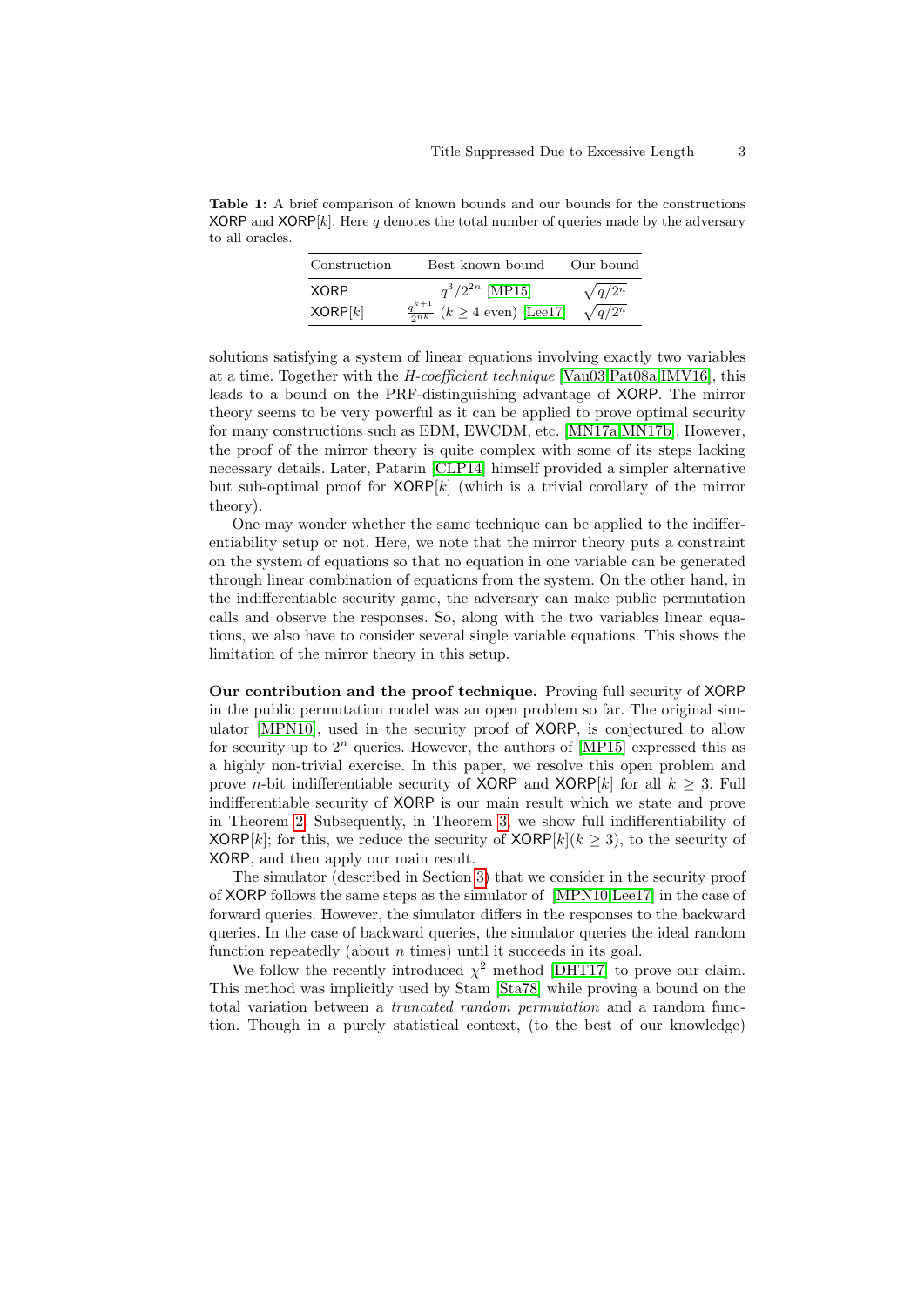Stam's work can be viewed as the origin of the  $\chi^2$  method, which led to a bound on the PRF-security of the truncated random permutation construction (see [\[GG16,](#page-23-10)[GGM17\]](#page-23-11) for recent results and discussion on this construction). In [\[DHT17\]](#page-23-3), the authors used this method to obtain bounds on the PRF-security of XORP and the EDM construction [\[CS16a,](#page-23-12)[MN17b\]](#page-24-13). Also, using this method full PRF-security of variable output length XOR pseudorandom functions has been shown [\[BN18\]](#page-23-13).

In this paper, we show another application of the  $\chi^2$  method in (symmetrickey) cryptography in the context of  $XORP[k]$  type construction. Our main result demonstrates the power of this method as the proof of full security of XORP, in the indifferentiability setup, becomes very hard with the existing methods. However, our proof using the  $\chi^2$  method is not a straightforward extension of the proof in the indistinguishability framework due to Dai et al.; it is somewhat complicated as, unlike in the indistinguishability framework, we will need to consider the primitive queries  $(i.e.,$  outputs of the individual permutations). Moreover, we will have to handle the backward queries whose analysis is somewhat involved.

Outline of the paper. In the next section, we cover the preliminaries where we discuss the notion of indifferentiability and the  $\chi^2$  method. In Section [3,](#page-8-0) we describe the simulator that we consider in the proof of our main result (Theorem [2\)](#page-13-0). In Section [4,](#page-13-1) we state and prove Theorem [2.](#page-13-0) Some auxilliary proofs, used in the proof of Theorem [2,](#page-13-0) are given in Section [5.](#page-19-0) Finally, in Section [6,](#page-21-1) we show full indifferentiability of  $XORP[k]$ .

# 2 Preliminaries

In this section, we cover the technical preliminaries required to understand our results. We begin with the notational setup. Then we recall the preliminary security notions related to adversary and its advantage in the context of an indistinguishability game. This is to motivate our subsequent discussion on the notion of indifferentiability. Finally, we briefly describe the  $\chi^2$  method which is our main tool.

Notational convention. We will use upper case letters to denote random variables and their corresponding lower case letters to denote particular realizations of the variables. Given an integer  $s$  we will use the notation  $X<sup>s</sup>$  to denote the tuple  $(X_1, \ldots, X_s)$  of random variables and use  $x^s$  to denote the tuple  $(x_1, \ldots, x_s)$  of corresponding realizations. Moreover, we write  $\{X^s\}$  to denote the set  $\{X_i: 1 \leq i \leq s\}$ . Given a set  $\mathcal{S}$ , we will write  $X \leftarrow s\mathcal{S}$  to mean that X is sampled uniformly at random from the set  $S$ .

#### 2.1 Adversary and advantage

Here, we recall the notion of adversarial advantage in the context of a generic indistinguishability game. An adversary  $\mathscr A$  is an oracle algorithm that interacts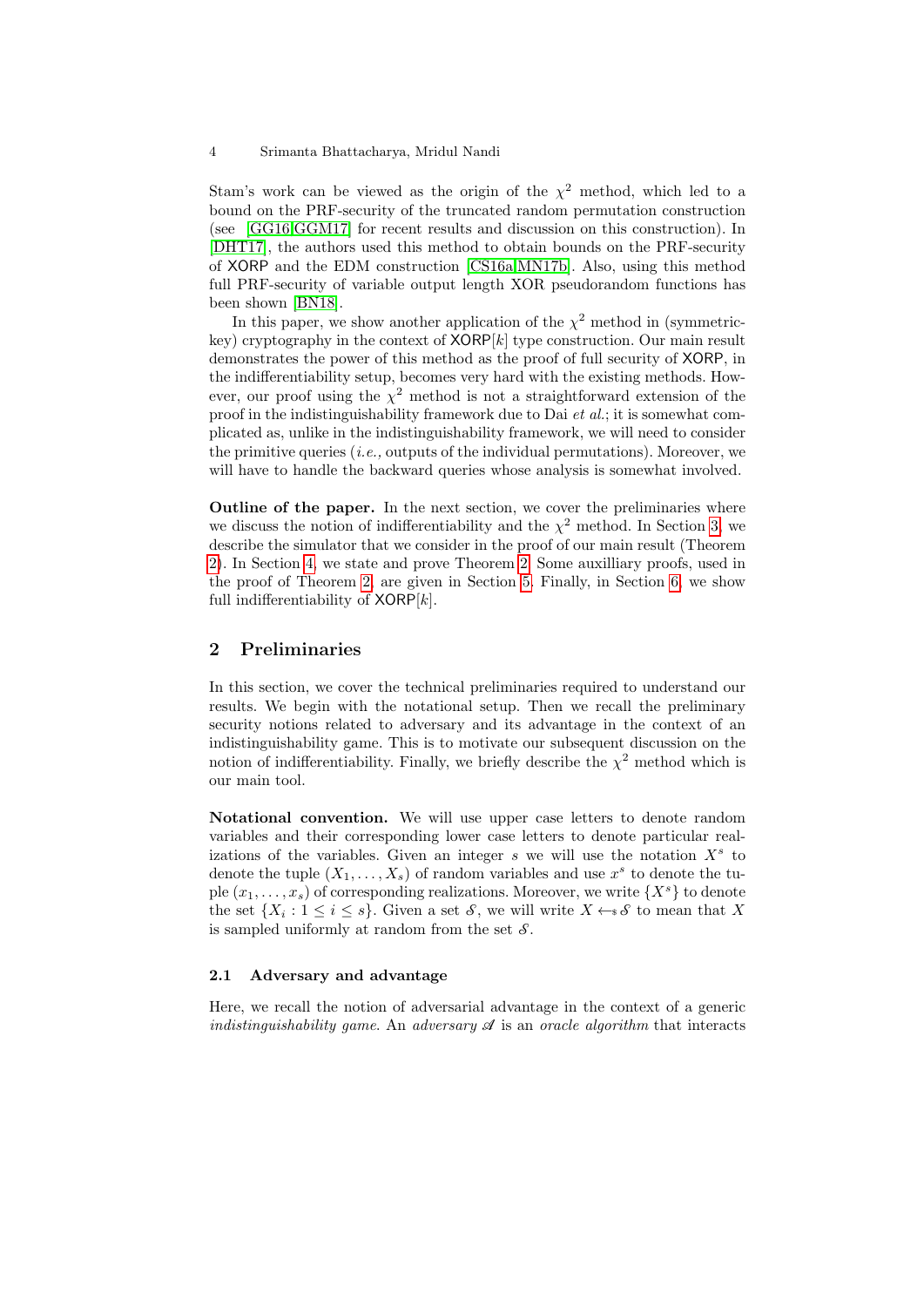with an *oracle*  $\emptyset$  through queries and responses. Finally, it returns a bit  $b \in$  $\{0,1\}$ . We express this as  $\mathscr{A}^{\mathscr{O}} \to b$ .

In an *indistinguishability game*,  $\mathscr A$  interacts with two oracles  $\mathscr O_1$  and  $\mathscr O_2$ . The goal of  $\mathscr A$  is to distinguish between  $\mathscr O_1$  and  $\mathscr O_2$  only from the corresponding queries and responses. The advantage of the adversary in this game, denoted Adv<sub> $\mathcal{A}(\mathcal{O}_1,\mathcal{O}_2)$ , is given by</sub>

$$
\mathsf{Adv}_{\mathscr{O}_1,\mathscr{O}_2}^\text{dist}(\mathscr{A}):= |\mathbf{Pr}[\mathscr{A}^{\mathscr{O}_1} \to 1] - \mathbf{Pr}[\mathscr{A}^{\mathscr{O}_2} \to 1]|,
$$

where the probabilities are taken over the random coins of  $\mathcal{A}, \mathcal{O}_1$ , and  $\mathcal{O}_2$ .

In this work, we will focus on the information theoretic security of the constructions (XORP and XORP[k]). So, we let  $\mathscr A$  to be computationally unbounded. Therefore, without loss of any generality, we assume  $\mathscr A$  to be deterministic (it can always fix its internal coin tosses to those which maximizes its advantage). However, we restrict  $\mathscr A$  to only q queries. Let the corresponding replies from  $\mathscr O_1$ and  $\mathcal{O}_2$  be  $X_1^q = (X_{1,1}, \ldots, X_{1,q})$  and  $X_2^q = (X_{2,1}, \ldots, X_{2,q})$  respectively. Note that  $X_1^q$  and  $X_2^q$  are random variables that capture the randomness of the oracles  $\mathcal{O}_1$  and  $\mathcal{O}_2$  respectively. Both  $X_1^q$  and  $X_2^q$  are distributed over the output alphabet  $\Omega^q = \Omega \times \cdots \times \Omega$  of the oracles. Then in this setting, it is not difficult to see that

<span id="page-4-0"></span>
$$
\mathsf{Adv}_{\mathcal{O}_1, \mathcal{O}_2}^{\text{dist}}(\mathscr{A}) = |\mathbf{Pr}[\mathscr{A}^{\mathcal{O}_1} \to 1] - \mathbf{Pr}[\mathscr{A}^{\mathcal{O}_2} \to 1]|
$$
  
\$\leq \max\_{\mathscr{C} \subseteq \Omega^q} \sum\_{x^q \in \mathscr{C}} (\mathbf{Pr}[X\_1^q = x^q] - \mathbf{Pr}[X\_2^q = x^q]).\$ (1)

The quantity on the r.h.s. of  $(1)$  is the *statistical distance* or the *total variation* distance between  $X_1^q$  and  $X_2^q$ . We will consider it slightly more formally in Section [2.3.](#page-6-0) We denote by  $\operatorname{Adv}_{\theta_1,\theta_2}^{\text{dist}}(q)$  the maximum of the distinguishing advantages  $\mathsf{Adv}_{\mathcal{O}_1, \mathcal{O}_2}^{\text{dist}}(\mathcal{A})$  among all the adversaries  $\mathcal A$  making at most  $q$  queries.

#### 2.2 Indifferentiability

The notion of indifferentiability was introduced by Maurer et al. in [\[MRH04\]](#page-24-8). It is a stronger security notion than indistinguishability in the following sense. Informally, let a construction  $\mathsf T$  have oracle access to an ideal primitive  $\mathsf F$ . Then in an indistinguishability game, when T is presented as an oracle to the adversary  $\mathcal{A}$ , it can only query T in a *black-box* manner, i.e.,  $\mathcal{A}$  can not query F. Whereas in the indifferentiability game,  $\mathscr A$  can query both  $\mathsf T$  and  $\mathsf F$ .

As shown in Figure [2.1,](#page-5-0) in the indifferentiability game, in the real world, a construction T has oracle access to an ideal primitive F. On the other hand, in the *ideal world*, the simulator S has access to another ideal primitive G.  $\mathcal{A}$  can query any of these four entities with the goal of distinguishing between the two worlds. In this case,  $\mathscr A$ 's advantage can be written as

$$
\mathsf{Adv}_{\mathsf{T}^{\mathsf{F}},\mathsf{G}^{\mathsf{S}}}^{\text{diff}}(\mathscr{A}) = |\mathbf{Pr}[\mathscr{A}^{\mathsf{T},\mathsf{F}} \to 1] - \mathbf{Pr}[\mathscr{A}^{\mathsf{G},\mathsf{S}} \to 1]|.
$$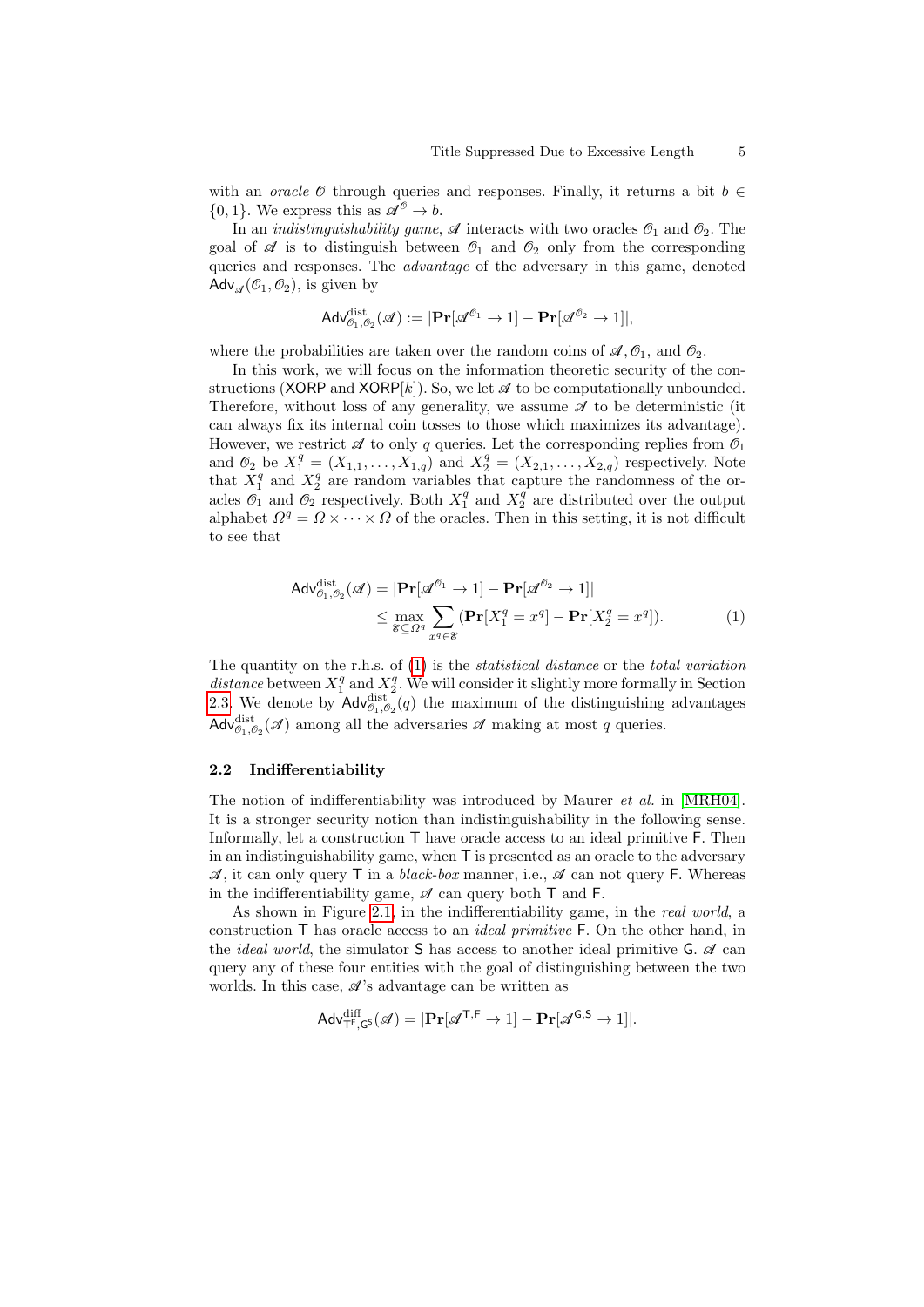<span id="page-5-0"></span>In order to prove indifferentiability of  $\mathsf T$  from  $\mathsf G$ , it is sufficient to construct a simulator S in such a way that  $\mathsf{Adv}_{\mathsf{TF},\mathsf{GS}}^{\text{diff}}(\mathscr{A})$  becomes negligible for any adversary  $\mathscr A$ . The following definition captures this idea more formally.



Fig. 2.1: Indifferentiability Game

Definition 1 (Indifferentiability [\[MRH04\]](#page-24-8)). A Turing machine T with oracle access to an ideal primitive F is said to be  $(t, q_T, q_F, \varepsilon)$ -indifferentiable from an ideal primitive G if there exists a simulator S with oracle access to G and running time at most t, such that for any adversary  $\mathscr A$ , it holds that

$$
\mathsf{Adv}_{\mathsf{T}^{\mathsf{F}},\mathsf{G}^{\mathsf{S}}}^{\mathrm{diff}}(\mathscr{A}) < \varepsilon.
$$

 $\mathscr A$  makes at most  $q_{\mathsf T}$  queries to  $\mathsf T$  or  $\mathsf G$  and at most  $q_{\mathsf F}$  queries to  $\mathsf F$  or  $\mathsf S$ . Similarly,  $\mathsf{T}^{\mathsf{F}}$  is said to be computationally indifferentiable from  $\mathsf{G}$  if the running time of  $\mathscr A$ is bounded above by a polynomial in the security parameter and  $\varepsilon$  is a negligible function of the security parameter.

*Remark 1.* For our purpose, we will not consider the parameter  $t$ . Also, we will not consider  $q_T$  and  $q_F$  separately and focus on their sum  $q = q_T + q_F$ , which is the total number of queries made by  $\mathscr A$ . Moreover, when  $F$  and  $S$  are adequately understood we will write the advantage term as  $\mathsf{Adv}_{\mathsf{T},\mathsf{G}}^{\text{diff}}(\mathscr{A})$ .

We write  $\mathsf{Adv}_{\mathsf{T},\mathsf{G}}^{\text{diff}}(q) = \max_{\mathscr{A}} \mathsf{Adv}_{\mathsf{T},\mathsf{G}}^{\text{diff}}(\mathscr{A}),$  where maximum is taken over all adversaries making at most  $q$  queries to its oracles.

Indifferentiable security of XORP and  $XORP[k]$ . We first describe the XORP and  $XORP[k]$  constructions. Let Perm denote the set of all permutations over the set  $\{0,1\}^n$ . Let  $\Pi_0$  and  $\Pi_1$  be two independent random permutations, *i.e.*,  $\Pi_0, \Pi_1 \leftarrow s$  Perm. The XORP construction takes an input x from  $\{0, 1\}^n$  and returns the element  $\Pi_0(x) \oplus \Pi_1(x)$ . This construction can be further generalized to k permutations. Let  $\Pi_0, \ldots, \Pi_{k-1}$  be k independent random permutations. We define

$$
XORP[k](x) = \bigoplus_{i=0}^{k-1} \Pi_i(x). \tag{2}
$$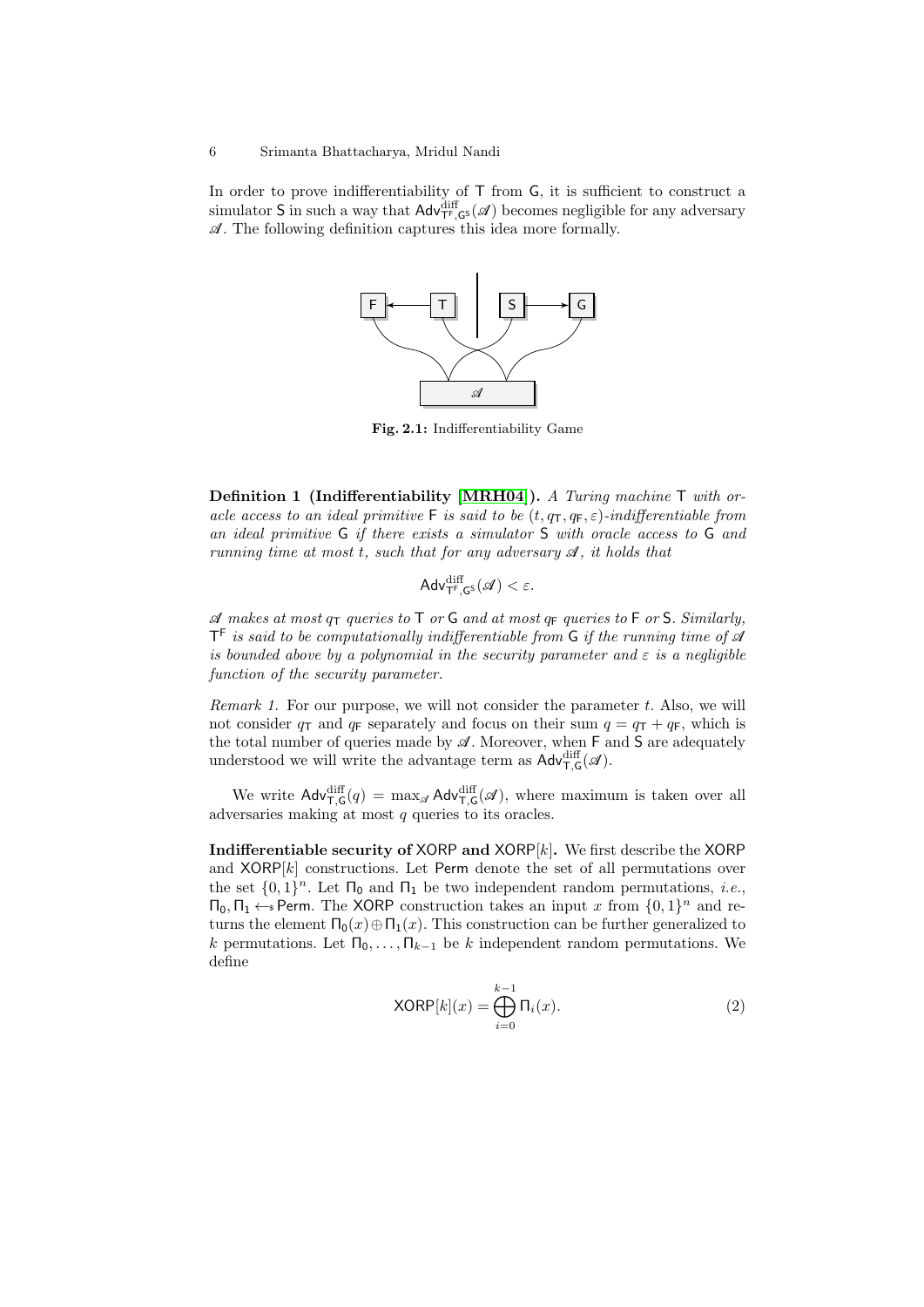So, XORP[2] is same as XORP. Now, we describe the setting of indifferentiable security in our context.

Real world. In the real world, the construction XORP has oracle access to the random permutations  $\Pi_0$  and  $\Pi_1$ . When the adversary  $\mathscr A$  queries the construction XORP with a value  $x \in \{0,1\}^n$ , XORP queries the oracles  $\Pi_0$  and  $\Pi_1$  with x and receives back  $\Pi_0(x)$  and  $\Pi_1(x)$  respectively. Finally, it computes  $\Pi_0(x) \oplus \Pi_1(x)$ and returns it to  $\mathscr A$ . In addition to querying the XORP construction,  $\mathscr A$  can directly query the oracles  $\Pi_0$  and  $\Pi_1$  and obtain the values of  $\Pi_0(y)$ ,  $\Pi_1(y)$ ,  $\Pi_0^{-1}(y)$ , and  $\Pi_1^{-1}(y)$  for any  $y \in \{0,1\}^n$ . The queries for  $\Pi_0(y)$  and  $\Pi_1(y)$  are forward queries and the queries  $\Pi_0^{-1}(y)$  and  $\Pi_1^{-1}(y)$  are backward queries.

**Ideal world**. In the ideal world,  $\mathscr A$  queries the random function  $\mathscr S$  and the simulator S. S has oracle access to \$. However, S does not have access to (the transcripts of) the interactions between  $\mathscr A$  and \$. The purpose of S is to simulate the output behavior of the oracles  $\Pi_0$  and  $\Pi_1$ . That is, for  $b \in \{0,1\}$ , when  $\mathscr A$  makes a forward query  $(x, b)$  with  $x \in \{0, 1\}^n$ , S returns a random variable  $V_b \in \{0,1\}^n$ . So, for  $b \in \{0,1\}$ ,  $V_b$  simulates  $\Pi_b(x)$ . Similarly, when  $\mathscr A$  makes a backward query  $(y, b)$  (with  $y \in \{0, 1\}^n$  and  $b \in \{0, 1\}$ ) S returns a random variable  $V_b \in \{0,1\}^n \cup \{\perp\}$ .  $V_b \in \{0,1\}^n$  simulates  $\overline{\Pi}_b^{-1}(y)$ . The output  $V_b = \perp$ indicates that S aborted after a fixed number of iterations. This will be more clear when we will describe the simulator S in Section [3.](#page-8-0) In order to prove that XORP is indifferentiable from \$ it is enough to construct simulator S in such a way that no adversary  $\mathscr A$  can distinguish between the distributions of  $V_b$  and  $\Pi_b$ . In other words, advantage of any adversary  $\mathcal{A}$ , which, in this case, can be written as below,

$$
\mathsf{Adv}^{\text{diff}}_{\text{XORP},\$}(\mathscr{A}) = |\mathbf{Pr}[\mathscr{A}^{\text{XOR},(\Pi_0,\Pi_1,\Pi_0^{-1},\Pi_1^{-1})} \to 1] - \mathbf{Pr}[\mathscr{A}^{\$,\mathsf{S}} \to 1]|
$$

becomes negligible. In our case, we will restrict  $\mathscr A$  to  $q$  queries and obtain a concrete upper bound on  $\mathsf{Adv}_{\mathsf{XORP},\$}^{\text{diff}}(\mathscr{A})$  (in terms of parameters q and n). This will be sufficient to show indifferentiability of XORP with  $\$ . For the XORP[k] construction, we obtain similar upper bound on  $\mathsf{Adv}_{\mathsf{XORP}[k],\$}^{\text{diff}}(\mathscr{A})$ .

# <span id="page-6-0"></span>2.3  $\chi^2$  method for bounding total variation

Here, we provide a brief description of the  $\chi^2$  method. Given a set  $\Omega$ , let  $X^q :=$  $(X_1, \ldots, X_q)$  and  $Z^q := (Z_1, \ldots, Z_q)$  be two random vectors distributed over  $\Omega^q = \Omega \times \cdots \times \Omega$  (q times) according to the distributions  $P_0$  and  $P_1$  respectively. Then the total variation distance or statistical distance between the distributions  $P_0$  and  $P_1$  is defined as

$$
\|\mathbf{P_0} - \mathbf{P_1}\| := \frac{1}{2} \sum_{x^q \in \Omega^q} |\mathbf{P_0}(x^q) - \mathbf{P_1}(x^q)| = \max_{\mathscr{E} \in \Omega^q} \left( \sum_{x^q \in \mathscr{E}} \mathbf{P_0}(x^q) - \mathbf{P_1}(x^q) \right).
$$

In what follows, we will require the following conditional distributions.

 $\mathbf{P}_{\mathbf{0}|x^{i-1}}(x_i) := \mathbf{Pr}[X_i = x_i | X_1 = x_1, \dots, X_{i-1} = x_{i-1}],$  $\mathbf{P}_{\mathbf{1}|x^{i-1}}(x_i) := \mathbf{Pr}[Z_i = x_i | Z_1 = x_1, \ldots, Z_{i-1} = x_{i-1}].$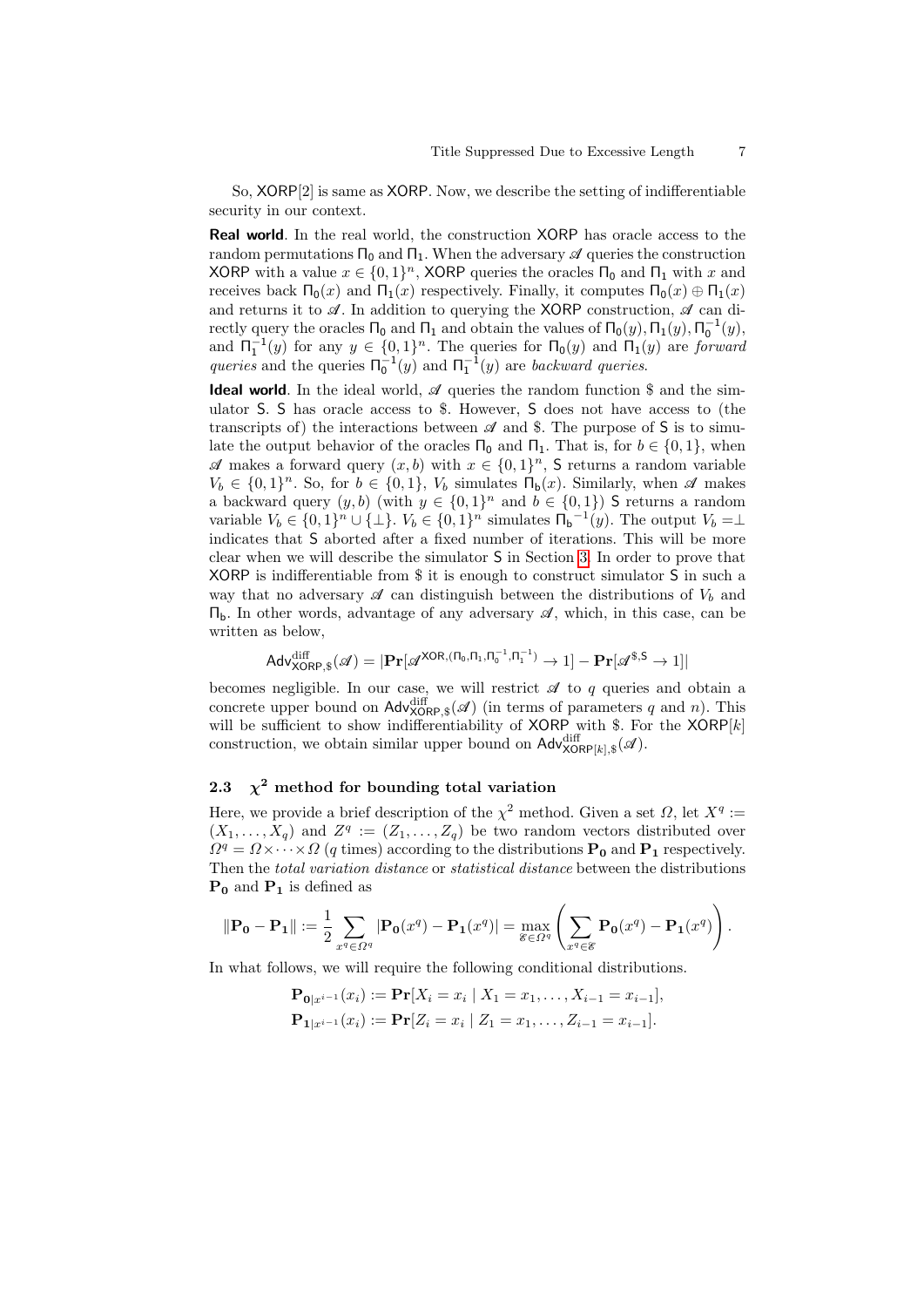When  $i = 1$ ,  $\mathbf{P}_{\mathbf{0}|x^{i-1}}[x_1]$  represents  $\mathbf{Pr}[X_1 = x_1]$ . Similarly, for  $\mathbf{P}_{\mathbf{1}|x^{i-1}}[x_1]$ . Let  $x^{i-1}$  ∈  $\Omega^{i-1}$ ,  $i \geq 1$ . The  $\chi^2$  $\chi^2$ -distance<sup>2</sup> between these two conditional probability distributions is defined as

$$
\chi^{2}(\mathbf{P}_{\mathbf{0}|x^{i-1}}, \mathbf{P}_{\mathbf{1}|x^{i-1}}) := \sum_{x_i \in \Omega} \frac{(\mathbf{P}_{\mathbf{0}|x^{i-1}}(x_i) - \mathbf{P}_{\mathbf{1}|x^{i-1}}(x_i))^2}{\mathbf{P}_{\mathbf{1}|x^{i-1}}(x_i)}.
$$
(3)

Note that for the above definition to work, it is required that the support of the distribution  $\mathbf{P}_{\mathbf{0}|x^{i-1}}$  be contained within the support of the distribution  $\mathbf{P}_{1|x^{i-1}}$ . Further, when the distributions  $P_{0|x^{i-1}}$  and  $P_{1|x^{i-1}}$  are clear from the context we will use the notation  $\chi^2(x^{i-1})$  for  $\chi^2(\mathbf{P}_{\mathbf{0}|x^{i-1}}, \mathbf{P}_{\mathbf{1}|x^{i-1}})$ .

In a very recent work [\[DHT17\]](#page-23-3), Dai, Hoang, and Tessaro introduced a new method, which they term the  $\chi^2$  method (Chi-squared method), to bound the statistical distance between two joint distributions in terms of the expectations of the  $\chi^2$ -distances of the corresponding conditional distributions. At the heart of the  $\chi^2$  method is the following theorem, stated in our notation and setting.

<span id="page-7-1"></span>Theorem 1 ([\[DHT17\]](#page-23-3)). Following the notation as above and suppose the support of the distribution  $\mathbf{P}_{0|x^{i-1}}$  is contained within the support of the distribution  ${\bf P_{1}}_{|x^{i-1}}$  for all  $x^{i-1}$ , then

<span id="page-7-3"></span>
$$
\|\mathbf{P_0} - \mathbf{P_1}\| \le \left(\frac{1}{2} \sum_{i=1}^q \mathbf{Ex}[\chi^2(X^{i-1})]\right)^{\frac{1}{2}},\tag{4}
$$

where for each i, the expectation is over the  $(i - 1)$ -th marginal distribution of  $P_0$ .

As an aside, we mention that the main ingredients of the proof of Theorem [1](#page-7-1) are  $(i)$  Pinsker's inequality,  $(ii)$  chain rule of Kullback-Leibler divergence (KL divergence), and *(iii)* Jensen's inequality<sup>[3](#page-7-2)</sup>: Pinsker's inequality upper bounds statistical distance between the distributions by the KL divergence between the two distributions, chain rule of KL divergence expresses the KL divergence of two joint distributions as the sum of the KL divergences between corresponding conditional distributions, and finally Jensen's inequality is used to upper bound the KL divergence between two distributions by their  $\chi^2$ -divergence ( $\chi^2$ -distance).

In [\[DHT17\]](#page-23-3), Dai *et al.* have applied Theorem [1](#page-7-1) to show PRF-security of two well known constructions, namely the xor of two random permutations [\[Pat08b](#page-24-3)[,Pat10](#page-24-2)[,BI99,](#page-23-1)[Luc00\]](#page-24-1) and the encrypted Davies-Meyer (EDM) construction [\[CS16b](#page-23-14)[,MN17a\]](#page-24-12). Subsequently, in [\[BN18\]](#page-23-13), this method has been applied to prove full PRF-security of the variable output length XOR pseudorandom function construction. This method seems to have potential for further application to obtain better bounds (and simplified proofs) on the PRF-security of other

<span id="page-7-0"></span><sup>&</sup>lt;sup>2</sup>  $\chi^2$ -distance has its origin in mathematical statistics dating back to the work of Pearson (see [\[LV87\]](#page-24-14)). It may be observed that  $\chi^2$ -distance is not symmetric and hence it is not a metric.

<span id="page-7-2"></span><sup>3</sup> See [\[CT06\]](#page-23-15) for a background on these topics.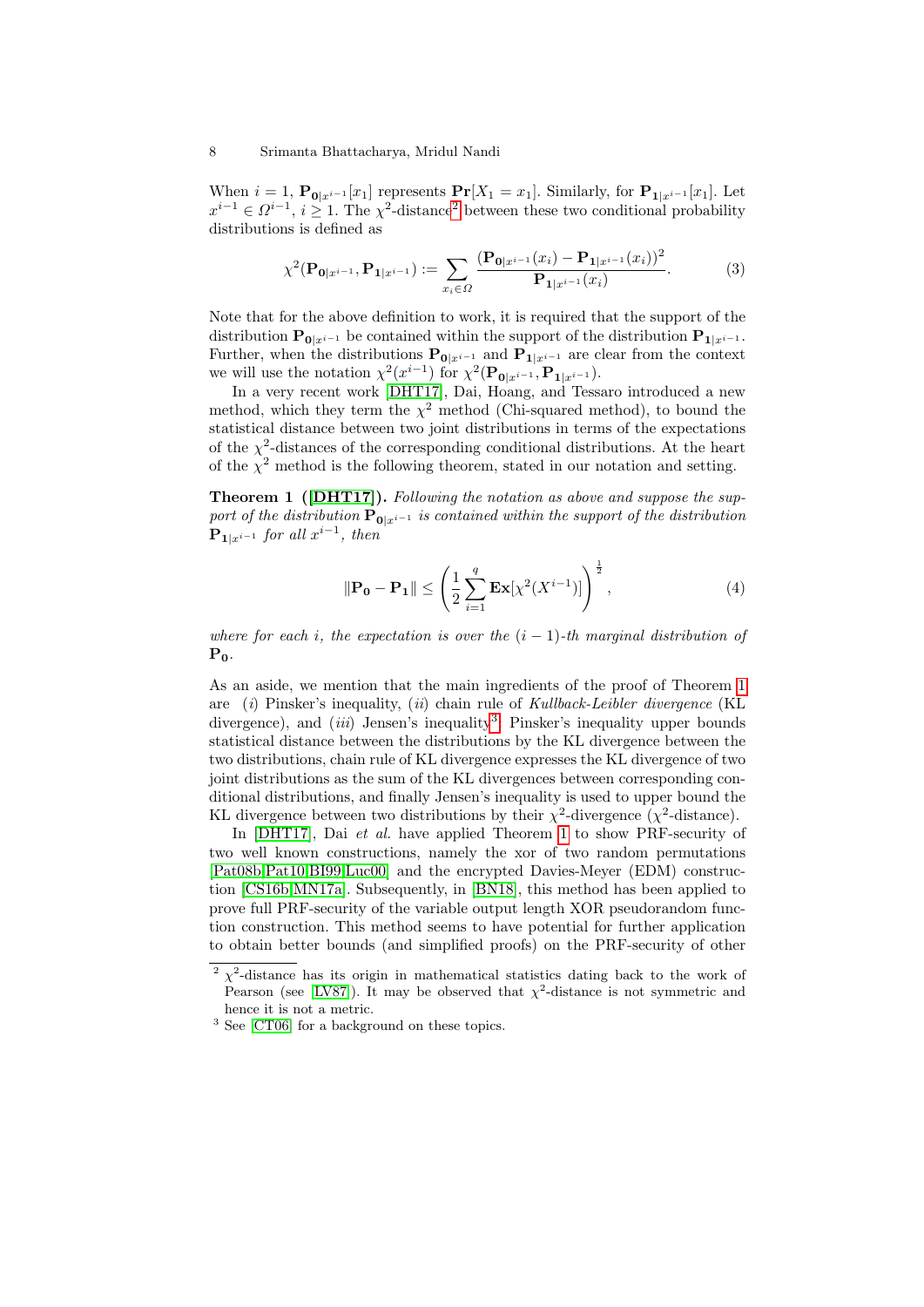constructions where proofs so far have evaded more classical methods, such as the H-coefficient method [\[Pat08a\]](#page-24-11). In fact, much earlier, Stam [\[Sta78\]](#page-25-4) used this method, implicitly and in a purely statistical context, to obtain a PRF-security bound of the truncated random permutation construction.

# <span id="page-8-0"></span>3 Simulator and Transcripts

#### 3.1 Description of the simulator

Here, we describe the simulator  $S$  used in the proof of Theorem  $2<sup>4</sup>$  $2<sup>4</sup>$  $2<sup>4</sup>$  The goal of the simulator S is to mimic the permutations  $\Pi := (\Pi_0(.), \Pi_1(.), \Pi_0^{-1}(.) , \Pi_1^{-1}(.) )$  in such a way that  $(XORP, \Pi)$  and  $(\$, S)$  look indistinguishable. So, S has interfaces corresponding to the forward and backward queries of the random permutations  $Π<sub>0</sub>$  and  $Π<sub>1</sub>$ . Formally, S consists of a pair of stateful randomized algorithms  $SIM_{FWD}$  (which is invoked for the responses to the forward queries) and  $SIM_{BCK}$ (which is invoked for responses to the backward queries). More precisely, for  $x \in \{0,1\}^n$  and  $b \in \{0,1\}$ , when an adversary  $\mathscr A$  makes a forward query  $(x, b)$  to S, S runs the algorithm SIM<sub>FWD</sub> and returns a random variable  $V_b \in \{0,1\}^n$ . So, for  $b \in \{0, 1\}$ ,  $V_b$  simulates  $\Pi_b(x)$ . Similarly, when  $\mathscr A$  makes a backward query  $(y, b)$  (with  $y \in \{0, 1\}^n$  and  $b \in \{0, 1\}$ ) to S, S runs the algorithm SIM<sub>BCK</sub> and returns a random variable  $V_b \in \{0,1\}^n \cup \{\perp\}$ .  $V_b \in \{0,1\}^n$  simulates  $\Pi_b^{-1}(y)$ . Note that S has access to the random function \$ which returns random elements from  $\{0,1\}^n$  on every fresh query. The goal of the simulator S is to simulate the output behavior of  $\Pi_0(.)$ ,  $\Pi_1(.)$ ,  $\Pi_0^{-1}(.)$ , and  $\Pi_1^{-1}(.)$  in the ideal world in such a way that it remains consistent with the XORP construction, which is given by the condition

$$
\$(x) = SIM_{FWD}(x, 0) \oplus SIM_{FWD}(x, 1) \text{ for } x \in \{0, 1\}^n.
$$

However, S may fail to maintain the condition. Whenever it fails (which happens only for the backward queries),  $\mathsf{SIM}_{\mathsf{BCK}}$  returns  $\perp$ . Before returning  $\perp$  it makes several attempts where it interacts with  $\$ . If after  $n$  attempts it fails to maintain the condition (we will show that would happen with very low probability), it aborts.  $V_b = \perp$  indicates that event.

Description of the internal state. In order to be consistent with its replies, *i.e.*, to output the same  $V_b$  corresponding to the same queries (forward or backward), S is stateful, *i.e.*, it maintains a history of all the previous interactions (*i.e.*, queries and responses) with  $\mathcal{A}$ . To do this, S internally maintains three sets  $\mathscr{D}, \mathscr{R}_0$ , and  $\mathscr{R}_1$ , and also maintains two lists (indexed by elements of  $\mathscr{D}$ )  $\mathscr{L}_0, \mathscr{L}_1$ .

The set  $\mathscr D$  contains all  $x \in \{0,1\}^n$  belonging to the forward queries  $(x, b)$ made by  $\mathscr A$  and all  $V_b \in \{0,1\}^n$  that the simulator output on a backward query made by  $\mathscr{A}$ . For  $b \in \{0,1\}$ , the set  $\mathscr{R}_b$  contains all  $y \in \{0,1\}^n$  belonging to the backward queries  $(y, b)$  made by  $\mathscr A$  along with all  $V_b$  output by S on a forward

<span id="page-8-1"></span><sup>4</sup> We will consider another simulator in the proof of Theorem [3](#page-21-0)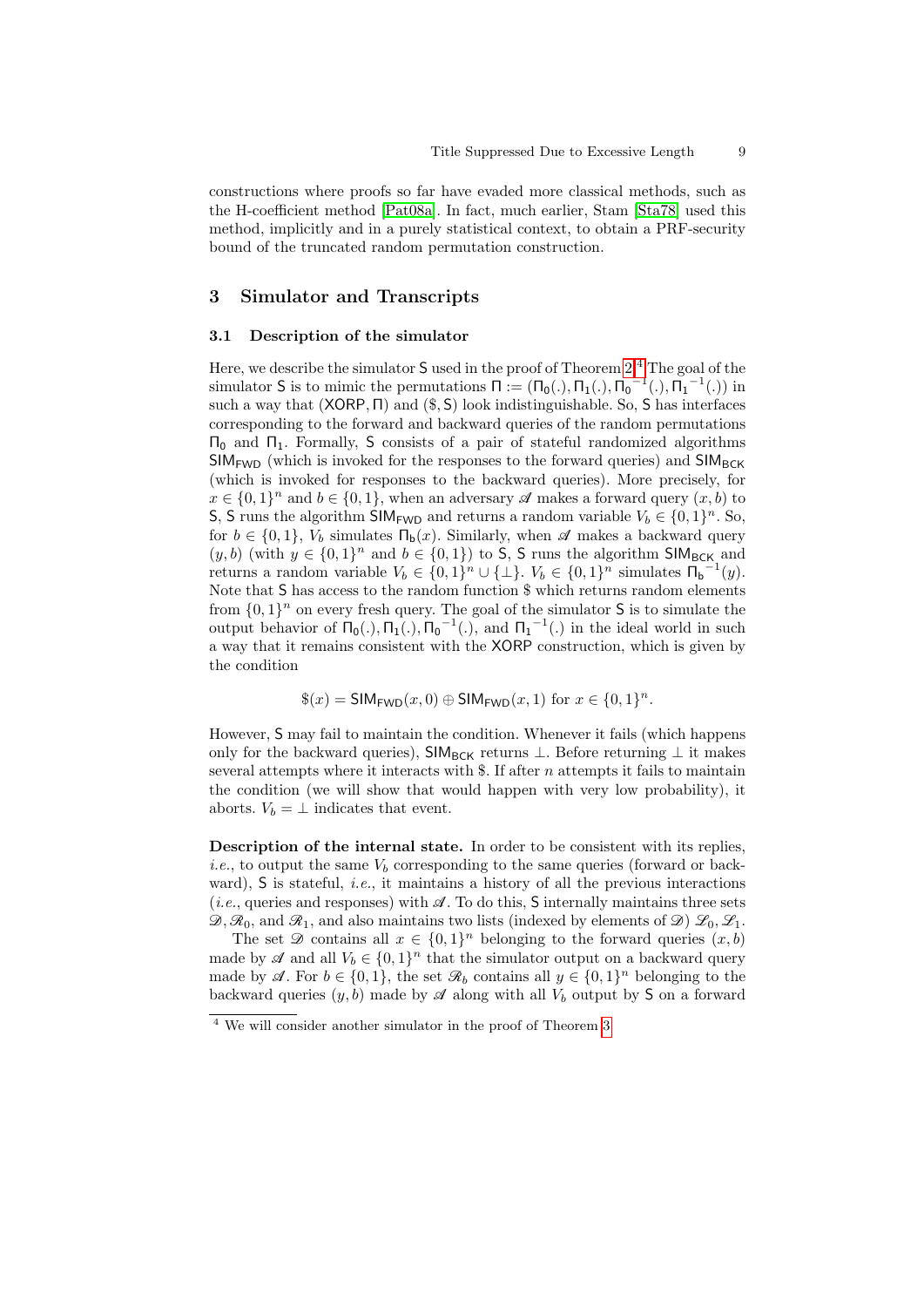query made by  $\mathscr A$ . The lists  $\mathscr L_0, \mathscr L_1$  capture the input-output mapping of S. More precisely, for  $b \in \{0,1\}, x \in \mathcal{D}, y \in \mathcal{R}_b, \mathcal{L}_b(x) = y$  implies either  $V_b = y$  was output on a forward query  $(x, b)$  or  $V_b = x$  was output on a backward query  $(y, b)$ . More importantly, for all  $x \in \mathcal{D}$ , the relationship  $\mathcal{L}_0(x) \oplus \mathcal{L}_1(x) = \$(x)$ is always satisfied.

Now, we describe how the simulator works via the algorithms  $SIM_{FWD}$  and  $SIM_{BCK}$ . Details of the these algorithms are given in Fig 3.1 and Fig 3.2. In the following, we assume that  $\mathscr A$  always makes fresh queries since otherwise the simulator can repeat the previous responses (as it maintains internal states keeping all previous queries and responses).

Algorithm SIM<sub>FWD</sub> (see Figure [3.1\)](#page-9-0). On an input  $(x \in \{0,1\}^n, b \in \{0,1\}),$ S queries \$ to obtain  $Z = \frac{6}{x}$ . Then, S samples  $V_b$  randomly from the set  $\{0,1\}^n \setminus \{\mathcal{R}_b \cup \{Z \oplus \mathcal{R}_{1-b}\}\}\,$ , where  $Z \oplus \mathcal{R}_{1-b}$  denotes the set  $\{Z \oplus y | y \in \mathcal{R}_{1-b}\}\.$ Here, it can be observed that the set  $\{0,1\}^n \setminus \{\mathcal{R}_b \cup \{Z \oplus \mathcal{R}_{1-b}\}\}\$ is nonempty, provided  $q < 2^{n-1}$ . Therefore, for  $q < 2^{n-1}$ , the sampling is always possible. Subsequently, S sets  $V_b$  and  $Z \oplus V_b$  as outputs of SIM<sub>FWD</sub> $(x, b)$  and  $\mathsf{SIM}_{\mathsf{FWD}}(x,1-b)$  respectively (and hence  $\mathsf{SIM}_{\mathsf{FWD}}(x,0) \oplus \mathsf{SIM}_{\mathsf{FWD}}(x,1) = \$(x)).$ Before  $S$  returns  $V_b$  to the adversary, it updates all internal sets accordingly.

```
Algorithm: SIM<sub>FWD</sub>
Input: x \in \{0,1\}^n, b \in \{0,1\}Output: V_b \in \{0,1\}^n\sqrt{ } check if the query on x is already answered
 2 : if x \in \mathcal{D}3 : return \mathscr{L}_b(x)4 : // otherwise execute the main part
 5: Z \leftarrow \$(x)6: V_b \leftarrow \{0,1\}^n \setminus {\mathcal{R}_b \cup {\mathcal{Z} \oplus \mathcal{R}_{1-b}}\}7 : \qquad \qquad \mathord{\text{\|}} update the state
 8 : \mathcal{R}_b \leftarrow \mathcal{R}_b \cup \{V_b\}, \mathcal{R}_{1-b} \leftarrow \mathcal{R}_{1-b} \cup \{Z \oplus V_b\}9: \mathscr{D} \leftarrow \mathscr{D} \cup \{x\}10 : \mathscr{L}_b(x) \leftarrow V_b, \mathscr{L}_{1-b}(x) \leftarrow Z \oplus V_b11 : \mathcal{N} return the output
12 : return V_b
```
Fig. 3.1: Description of the simulator for all forward queries.

Algorithm SIM<sub>BCK</sub> (see Figure [3.2\)](#page-11-0). Next, we present the algorithm SIM<sub>BCK</sub>. On an input  $(y \in \{0,1\}^n, b \in \{0,1\})$ , S samples an element  $V_b$  randomly from outside the set  $\mathscr D$  and then obtains  $\$(V_b)$  by querying \$. Now, there is a certain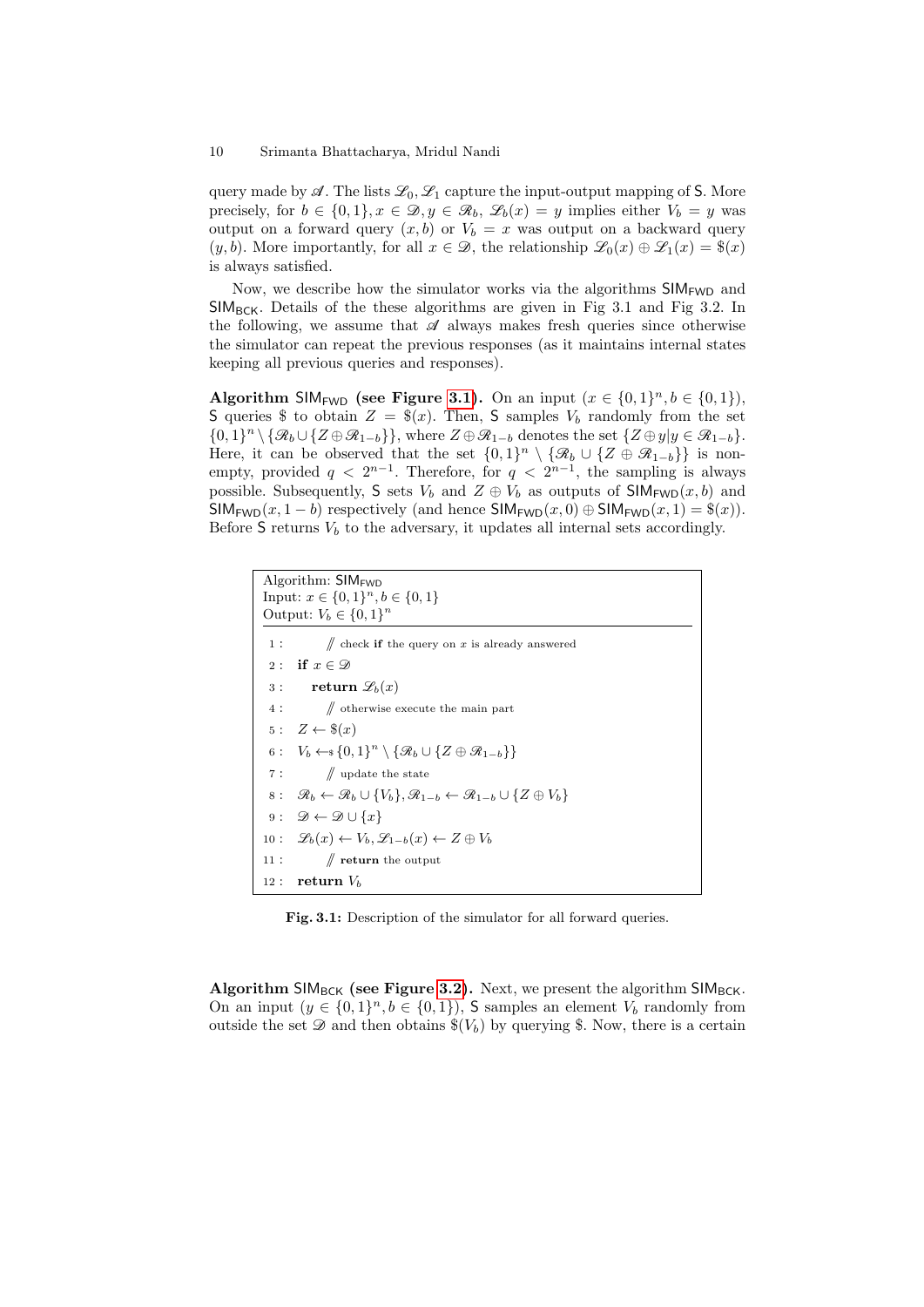chance that  $\$(V_b) \oplus y$  is in the range set  $\mathcal{R}_{1-b}$ , which would then violate the permutation property of  $\Pi_{1-b}$  that S is simulating. So, S continue with similar attempts until it samples a  $V_b$  such that  $\$(V_b) \oplus y \notin \mathcal{R}_{1-b}$ . It makes at most n such attempts. If it fails after all these n attempts, it returns  $\perp$ . In all these attempts, the S maintains an auxiliary set  $\mathscr{D}'$  which is not a part of its state and only used locally during an execution. At the beginning of the algorithm,  $\mathscr{D}'$  is initialized to the current domain  $\mathcal{D}$ . At the start of each iteration, a fresh  $V_b$  is sampled from the set  $\{0,1\}^n \setminus \mathscr{D}'$ . If the conditions  $y \oplus \mathscr{S}(V_b) \in \mathscr{R}_{1-b}$  is satisfied (*i.e.*, the sampled  $V_b$  turns out to be a bad choice), then  $V_b$  is appended to  $\mathscr{D}'$ and the next iteration begins. Note that if  $q + n < 2^n$  then the set  $\{0, 1\}^n \setminus \mathcal{D}'$ is always non-empty so that the sampling of  $V_b$  (in Step 6) is possible in every iteration. But  $q + n < 2^n$  is trivially satisfied for  $n \geq 3$  and  $q < 2^{n-1}$ . When the condition is not satisfied (*i.e.*, when  $y \oplus \mathcal{F}(V_b) \notin \mathcal{R}_{1-b}$ ) then S returns  $V_b$  after appropriately updating all the internal sets.

Remark 2. Here, as an aside, one may notice that there is a chance of collision due to two backward queries made to the two random permutations in the real world or two interfaces in the ideal world. We explain this with the following example. Assume that  $\mathscr A$  makes backward queries  $(y,0)$  and  $(y',1)$  in the real world. Then it is easy to see that there is a positive probability of getting the same output in both the cases (as  $\Pi_0$  and  $\Pi_1$  are sampled independently from the set Perm). On the other hand, in the ideal world, when  $\mathscr A$  makes the query  $(y, 0)$ , then if  $y \oplus \mathcal{K}(V_0) \notin \mathcal{R}_1$  (which has positive probability) then at Step 13 of SIM<sub>BCK</sub>  $\mathscr{L}_1(V_0)$  is set to  $\$(V_0) \oplus y$  and  $V_0$  is returned to  $\mathscr{A}$ . Now, if  $\mathscr{A}$  makes the query  $(\$(V_0) \oplus y, 1)$  then due to the check at Step 2,  $V_0$  is again returned to  $\mathscr A$ . Therefore, there is a positive probability of collision for the queries  $(y, 0)$ and  $(y', 1)$  in the ideal world as well (as was to be expected since the simulator is simulating the permutations  $\Pi_0$  and  $\Pi_1$ ), where  $y' = \$(V_0) \oplus y$  in this case.

#### 3.2 Additional information to the adversary

After the adversary  $\mathscr A$  has finished its interaction in the real / ideal world, *i.e.*, when it has made  $q$  queries and received corresponding replies, it is provided with the following additional information. Note that the additional information does not degrade  $\mathscr{A}$ 's advantage as it is always possible to discard it. Below we assume  $x, x_i, y$  are from  $\{0, 1\}^n$  and b is from  $\{0, 1\}$ .

- 1. For each query x made to the construction XORP,  $\mathscr A$  is given the values  $Π_0(x)$  and  $Π_1(x)$ . Similarly, for each query x made to the random function  $\$, \mathscr{A}$ is given the outputs of the simulator S corresponding to the forward$ queries  $(x, 0)$  and  $(x, 1)$ .
- 2. For each forward query  $(x, b)$  made to  $\Pi_b$  (*i.e.*, for each value of  $\Pi_b(x)$ ), it is also given  $\Pi_{1-b}(x)$ . Similarly, for each forward query  $(x, b)$  made to S,  $\mathscr A$ is also given the value corresponding to the forward query  $(x, 1 - b)$ .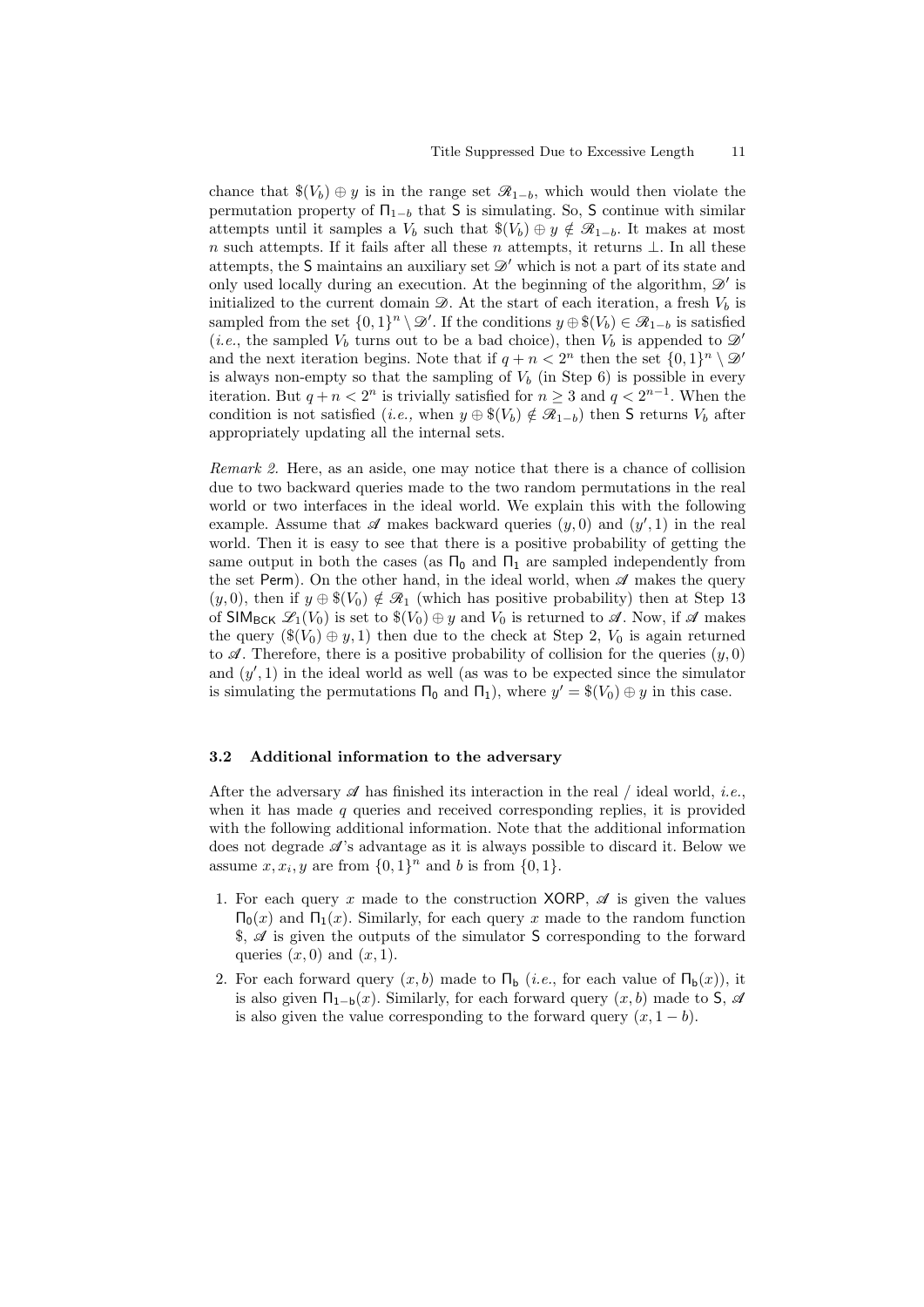<span id="page-11-0"></span>Algorithm: SIM<sub>BCK</sub> Input:  $y \in \{0, 1\}^n, b \in \{0, 1\}$ Output:  $V_b \in \{0,1\}^n \cup \{\perp\}$ 1 :  $\mathcal{U}$  check if the query on y is already answered 2 : if  $y = \mathscr{L}_b(x)$  for  $x \in \mathscr{D}$  $3:$  return  $x$ 4:  $\mathscr{D}' \leftarrow \mathscr{D}$ 5 : repeat  $n$  times 6 :  $V_b \leftarrow \{0,1\}^n \setminus \mathscr{D}'$ 7 :  $Z \leftarrow \$(V_b)$ 8 : // check if  $Z \oplus y$  is outside of the set  $\mathcal{R}_{1-b}$ 9 : if  $Z \oplus y \notin \mathcal{R}_{1-b}$ 10 :  $\mathcal{U}$  update the state 11 :  $\mathscr{D} \leftarrow \mathscr{D} \cup \{V_b\}$ 12 :  $\mathscr{R}_b \leftarrow \mathscr{R}_b \cup \{y\}, \mathscr{R}_{1-b} \leftarrow \mathscr{R}_{1-b} \cup \{Z \oplus y\}$ 13 :  $\mathscr{L}_b(V_b) \leftarrow y, \mathscr{L}_{1-b}(V_b) \leftarrow Z \oplus y$ 14 :  $\mathcal{N}$  return the inverse 15 : return  $V_b$ 16 :  $\#$  otherwise append  $V_b$  to the set  $\mathscr{D}'$  sothat it is not sampled in the next iteration  $17:$  $v' \leftarrow \mathscr{D}' \cup \{V_b\}$ 18 :  $\mathcal N$  abort after t iterations 19 : return ⊥

Fig. 3.2: Description of the simulator for all backward queries.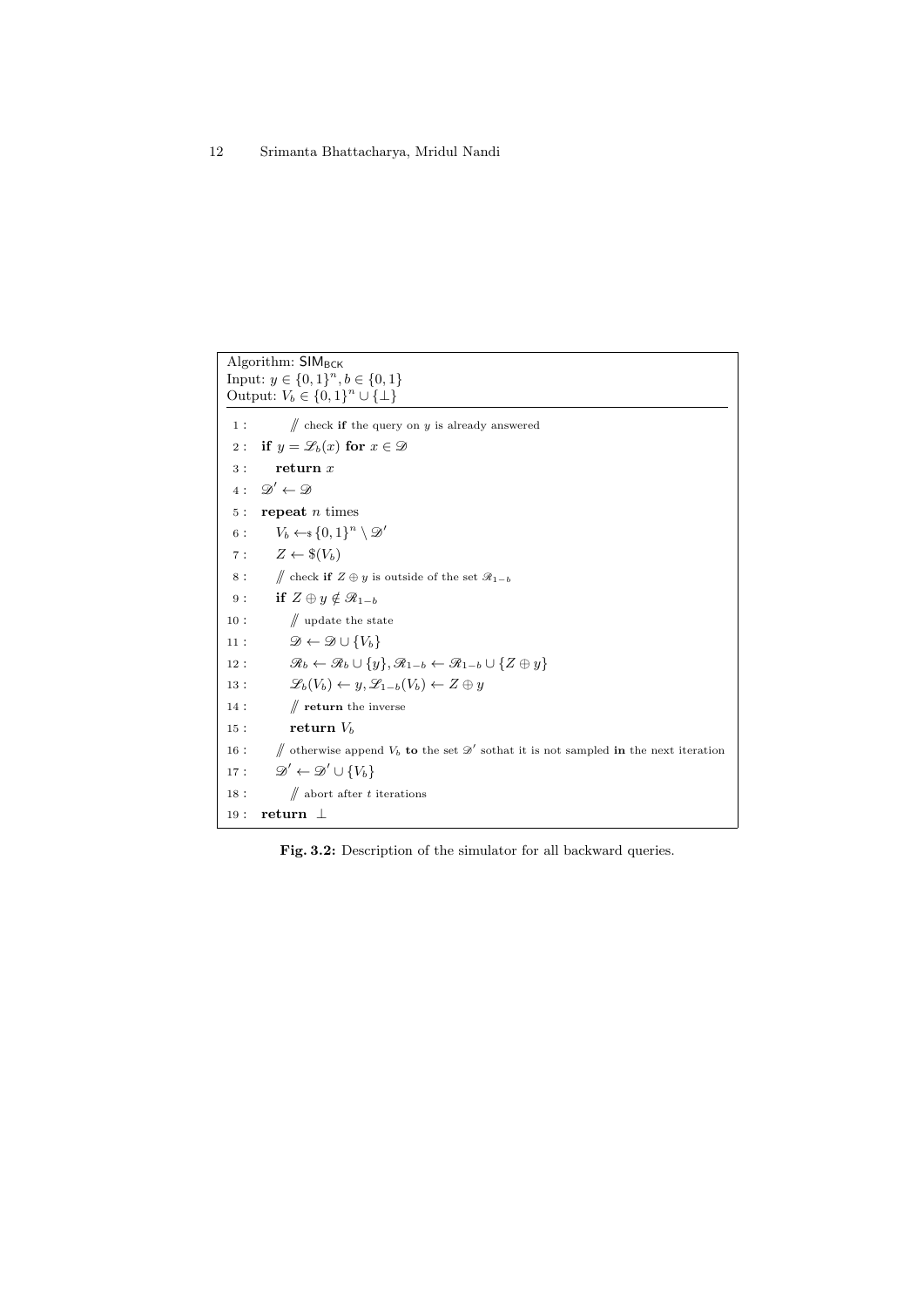3. For each backward query  $(y, b)$  made to  $\Pi_{\mathbf{b}}$  (*i.e.*, for each value of  $\Pi_{\mathbf{b}}^{-1}(y)$ ), it is also given  $\Pi_{1-b}(\Pi_b^{-1}(y))$ . For each backward query  $(y, b)$  made to S,  $\mathscr A$ is also given the value corresponding to the forward query  $(x, 1 - b)$ , where x is the value returned by S on the backward query  $(y, b)$ .

With access to this extra information,  $\mathscr A$  knows the tuple  $(x_i, \Pi_0(x_i), \Pi_1(x_i))$ corresponding to its *i*-th query in the real world. Note that from  $\Pi_0(x_i)$  and  $Π_1(x_i)$ ,  $\mathscr A$  can always obtain  $Π_0(x_i) \oplus Π_1(x_i)$  (which is, in fact, the output of XORP when queried with  $x_i$ ). Therefore, we do not include this redundant information in the tuple. When  $\Pi_0(x_i)$  and  $\Pi_1(x_i)$  are treated as random variables, we will denote  $\Pi_0(x_i)$  by  $U_{0,i}$  and  $\Pi_1(x_i)$  by  $U_{1,i}$ . So, the tuple  $(x_i, U_{0,i}, U_{1,i})$  is a random variable and an arbitrary but fixed value of this random variable will be denoted by  $(x_i, u_{0,i}, u_{1,i})$ . Similarly, in the ideal world, corresponding to the *i*-th query, A knows the tuple  $(x_i, V_{0,i}, V_{1,i})$ , where for  $b \in \{0, 1\}$ ,  $V_{b,i}$  is the reply of S to the forward query  $(x_i, b)$ . Similar to the previous case, we will denote a fixed value of the random variable  $(x_i, V_{0,i}, V_{1,i})$  by  $(x_i, v_{0,i}, v_{1,i})$ . In the case where the backward query resulted in an abort, *i.e.*, the output was  $\perp$ , we take  $x_i = \perp$  and  $v_{0,i}$  and  $v_{1,i}$  can be arbitrary (but fixed). In fact, in this case,  $v_{0,i}$ and  $v_{1,i}$  are purely included to maintain uniformity of presentation and will be disregarded in subsequent calculations. Further, slightly abusing the notation for its simplicity, we will denote any such tuple (*i.e.*, a tuple with  $x_i = \perp$ ) by  $\perp$ . Note that we did not include the query type  $(i.e.,$  forward or backward) information in the tuple as, in our calculation, we will consider both the possibilities for a tuple. However, for the sake of completeness, one can assume that  $\mathscr A$  has this information.

Without loss of any generality we will assume that  $\mathscr A$  does not repeat its queries as the response will be the same for a repeated query. Also, we will discard any duplicate copy of a tuple that may have occurred due to the extra information supplied to  $\mathscr{A}^5$  $\mathscr{A}^5$ .

(Extended) transcript of the adversary. In the real world, the sequence of random variables  $(x_i, U_{0,i}, U_{1,i})$ , with  $1 \leq i \leq q$ , is supported on the set  $\mathcal{T}_u$ of sequences  $(x_i, u_{0,i}, u_{1,i}), 1 \le i \le q$ ,  $x_i, u_{0,i}, u_{1,i} \in \{0, 1\}^n$  and  $x_i \neq x_j, u_{0,i} \neq z_j$  $u_{0,j}, u_{1,i} \neq u_{1,j}$  for  $1 \leq i \leq j \leq q$ . Whereas in the ideal world the sequence of random variables  $(x_i, V_{0,i}, V_{1,i})$ , with  $1 \leq i \leq q$ , is supported on the set  $\mathcal{T}_v$ of sequences  $(x_i, v_{0,i}, v_{1,i}), 1 \leq i \leq q$ ,  $x_i \in \{0, 1\}^n \cup \{\perp\}, v_{0,i}, v_{1,i} \in \{0, 1\}^n$  and  $x_i \neq x_j, v_{0,i} \neq v_{0,j}, v_{1,i} \neq v_{1,j}$  for each  $1 \leq i < j \leq q$  such that  $x_i \neq \bot \neq x_j$ . So, we have  $\mathcal{T}_u \subset \mathcal{T}_v$ . We term elements of  $\mathcal{T}_u$  and  $\mathcal{T}_v$  views of the adversary. In our subsequent treatment, we will solely work with the views from the real and the ideal world, and the fact that  $\mathcal{T}_u \subset \mathcal{T}_v$  will be essential for the application of the  $\chi^2$  method.

<span id="page-12-0"></span><sup>&</sup>lt;sup>5</sup> For example, such a duplicate of a tuple  $(x_i, u_{0,i}, u_{1,i})$  can occur in the real world if  $\mathscr A$  queries the XORP with  $x_i$  and later makes a backward query to  $\Pi_0$  with  $u_{0,i}$ .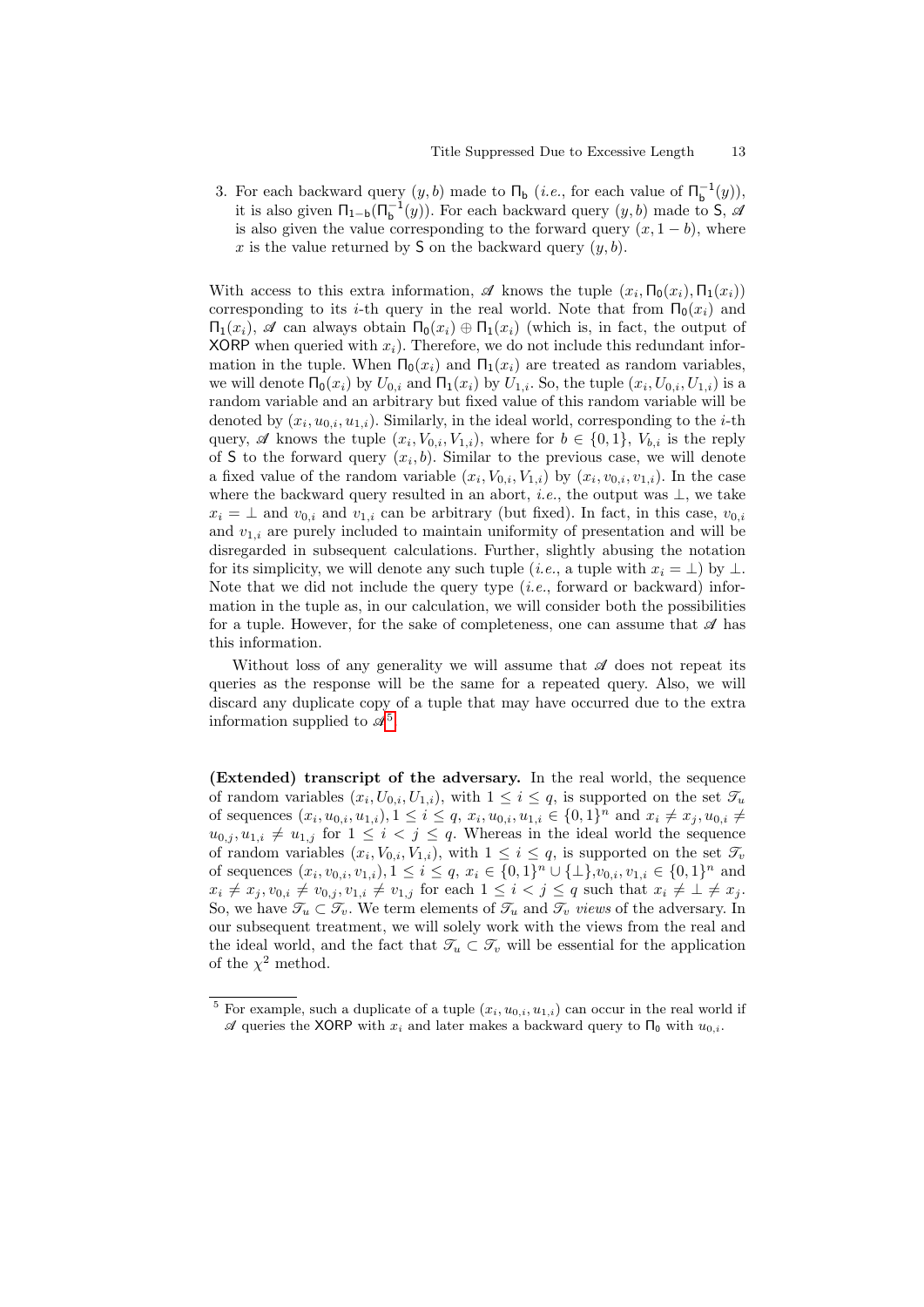## <span id="page-13-1"></span>4 Main Result

In this section, we state and prove our main result. We continue in the setup of the previous section. To simplify the presentation we denote  $2<sup>n</sup>$  by N. Our main result is the following.

<span id="page-13-0"></span>**Theorem 2.** Let  $N \geq 16$  and  $q < \frac{N}{2}$ . Then

$$
\mathsf{Adv}_{\mathsf{XORP},\$}^{\text{diff}}(q) \leq \sqrt{\frac{1.25q}{N}}
$$

Proof. Before presenting the technical details we will provide a brief outline of the proof to help the reader follow the underlying idea and the flow of the proof. But before that we will describe our notational setup for the proof.

Notational setup: To simplify the notation we will denote the random variable  $(x_i, U_{0,i}, U_{1,i})$  by  $S_i$  and  $(x_i, V_{0,i}, V_{1,i})$  by  $T_i$ . So,  $S_i$  (resp.  $T_i$ ) follows the distribution of the real (resp. ideal) world which we denote by  $p_0^{\text{fwd}}(.)$  (resp  $p_1^{\text{fwd}})$  when  $S_i$  (resp  $T_i$ ) is a forward query and by  $p_0^{bck}$ .) (resp  $p_1^{bck}$ ) when  $S_i$  (resp  $T_i$ ) is a backward query. Hence, we denote  $\mathbf{Pr}[S_i = s_i]$  by  $p_0^{\text{fwd}}(s_i)$  and  $\mathbf{Pr}[T_i = t_i]$  by  $p_1^{\text{fwd}}(t_i)$  when  $S_i$  and  $T_i$  are forward queries and likewise for backward queries. Further, we will abuse the notation to denote the joint distribution of  $S^{i-1}$  by  $p_0^{\text{fwd}}$  when  $S^{i-1}$  corresponds to  $i-1$  forward queries and by  $p_0^{\text{bck}}$  when  $S^{i-1}$  corresponds to  $i-1$  backward queries. Moreover, for fixed  $s_i$  and  $s^{i-1}$ , we denote  $Pr[S_i = s_i | S_1 = s_1, ..., S_{i-1} = s_{i-1}]$  by  $p_0^{fwd}(s_i | s^{i-1})$  when  $S_i$  corresponds to a forward query; likewise for the other cases.

**Outline of the proof:** The main tool we use in our proof is Theorem [1.](#page-7-1) Our goal is to evaluate the r.h.s. of [\(4\)](#page-7-3). In doing so, we calculate  $\mathbf{Ex}[\chi^2(S^{i-1})]$  over the real world distributions ( $p_0^{\text{fwd}}$  and  $p_0^{\text{bck}}$ ). More precisely, we consider the two cases; (i) when  $s_i$  is a forward query, and (ii) when  $s_i$  is a backward query. For the forward query case, we first calculate  $\chi^2(s^{i-1})$  for fixed  $s^{i-1}$ , which is given by the sum of

$$
\frac{(\mathsf{p}^{\mathsf{fwd}}_{0}(s_i \mid s^{i-1}) - \mathsf{p}^{\mathsf{fwd}}_{1}(s_i \mid s^{i-1}))^2}{\mathsf{p}^{\mathsf{fwd}}_{1}(s_i \mid s^{i-1})}
$$

taken over all possible  $s_i$  given  $s^{i-1}$ . Here, we note that the support  $\mathcal{T}_u$  of real world distributions ( $p_0^{\text{fwd}}$  and  $p_0^{\text{bck}}$ ) is included in the supports  $\mathcal{T}_u$  and  $\mathcal{T}_v$  of the the ideal world distributions  $p_0^{fwd}$  and  $p_0^{bck}$  respectively. Hence,  $\chi^2(s^{i-1})$  is well defined. Next, we consider the random variable  $S^{i-1}$  in the real world. Each  $S_j \in \{S^{i-1}\}\$  may correspond to a forward query or a backward query. However, since the distributions  $p_0^{\text{fwd}}$  and  $p_0^{\text{bck}}$  are identical, the distribution of  $S^{i-1}$  does not depend on the query type of each individual  $S_j$ . So, we treat  $\chi^2(S^{i-1})$  as a random variable and take its expectation under the distribution of  $S^{i-1}$ . Finally, we take the sum of  $\mathbf{Ex}[\chi^2(S^{i-1})]$  for all i in the range  $1 \leq i \leq q$ , which turns out to be  $\frac{8q^3}{N^3}$ .

Corresponding steps for the backward query case are exactly similar to the forward query case when  $s_i \neq \perp$ . The case when  $s_i = \perp$  is treated separately.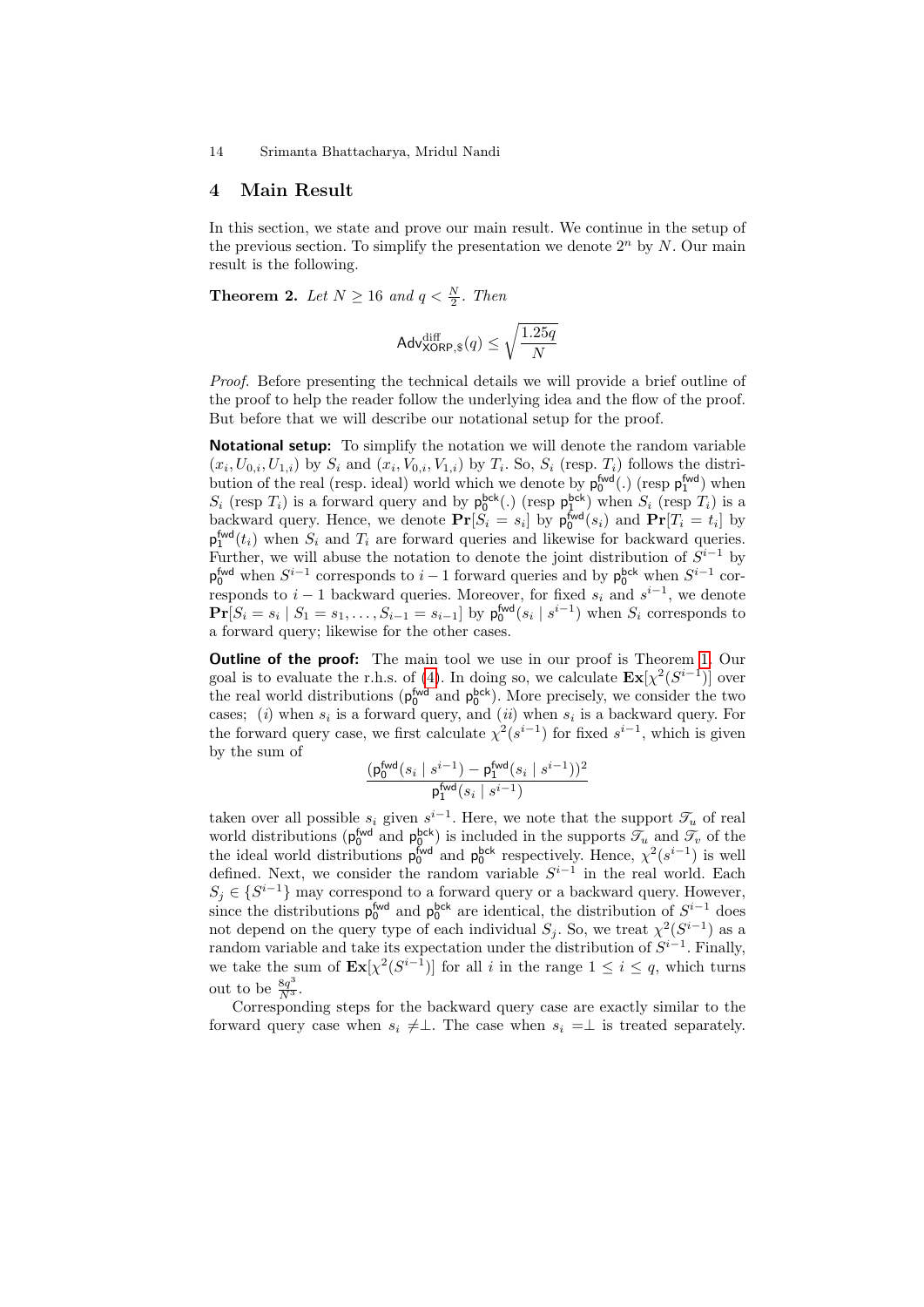Summing the expectations  $\mathbf{Ex}[\chi^2(S^{i-1})]$  for the two subcases (*i.e.*, for  $s_i \neq \perp$ and  $s_i = \perp$ ) we obtain the final sum (taken over all i in the range  $1 \leq i \leq q$ ) for the backward query case to be  $\frac{2.5q}{N}$ . Finally, we get the upper bound on  $\mathsf{Adv}_{\mathsf{XORP},\$}^{\text{diff}}(q)$  by applying Theorem [1,](#page-7-1) where we get an upper bound on the r.h.s. of [\(4\)](#page-7-3) by taking the maximum of the forward and backward queries for all the  $q$ queries (which in this case turns out to be the backward query).

**Technical details:** Following the above discussion we first consider the case when  $s_i$  is a forward query, and then consider the case when it is a backward query. To simplify notation, from here on, we will denote  $i - 1$  by r.

## Forward query

First, we calculate  $p_0^{\text{fwd}}(s_i \mid s^r)$  and  $p_1^{\text{fwd}}(s_i \mid s^r)$  for fixed  $s_i$  and  $s^r$ , where  $s_i = (x_i, u_{0,i}, u_{1,i})$ .  $\mathsf{p}_0^{\mathsf{fwd}}(s_i \mid s^r)$  is straightforward to calculate. Since  $x_i \notin \{x^r\},$  $\Pi_0(x_i)$  and  $\Pi_1(x_i)$  are two independent random samples drawn from outside the sets  $\{u_0^r\}$  and  $\{u_1^r\}$  respectively. Thus

<span id="page-14-0"></span>
$$
\mathbf{p}_{0}^{\text{fwd}}(s_{i} \mid s^{r}) = \mathbf{Pr}[S_{i} = (x_{i}, u_{0,i}, u_{1,i}) \mid S_{1} = (x_{1}, u_{0,1}, u_{1,1}), \dots, S_{r} = (x_{r}, u_{0,r}, u_{1,r})]
$$
\n
$$
= \mathbf{Pr}[\Pi_{0}(x_{i}) = u_{0,i} \land \Pi_{1}(x_{i}) = u_{1,i} \mid \Pi_{0}(x_{j}) = u_{0,j} \land \Pi_{1}(x_{j}) = u_{1,j} \forall 1 \leq j \leq r]
$$
\n
$$
= \frac{1}{(N-r)^{2}}
$$
\n(5)

To calculate  $p_1^{\text{fwd}}(s_i \mid s^r)$ , we consider, without loss of any generality, the execution of the algorithm  $\text{SIM}_{\text{FWD}}$  algorithm on the forward query  $(v_{0,i}, 0)$  (the case when the forward query is  $(v_{1,i}, 1)$  is identical). In this case,  $\mathscr{D} = \{x^r\}, \mathscr{R}_0 =$  ${u_0^r}, \mathcal{R}_1 = {u_1^r}.$  Then we have

$$
\mathbf{p}_{1}^{\text{fwd}}(s_{i} \mid s^{r}) = \mathbf{Pr}[T_{i} = (x_{i}, v_{0,i}, v_{1,i}) \mid T_{1} = (x_{1}, v_{0,1}, v_{1,1}), \dots, T_{r} = (x_{r}, v_{0,r}, v_{1,r})]
$$
\n
$$
= \mathbf{Pr}[\$(x_{i}) = v_{0,i} \oplus v_{1,i} \land V_{0} = v_{0,i} \mid \mathcal{D} = \{x^{r}\}, \mathcal{R}_{0} = \{u_{0}^{r}\}, \mathcal{R}_{1} = \{u_{1}^{r}\}]
$$
\n
$$
= \frac{1}{N} \times \frac{1}{N - |\mathcal{W}_{x_{i}}|},
$$
\n(6)

where  $\mathscr{W}_{x_i} = \mathscr{R}_0 \cup \{\$(x_i) \oplus \mathscr{R}_1\}$ . From [\(5\)](#page-14-0) and [\(6\)](#page-14-1) we derive the expression for  $\chi^2(s^r)$  below.

<span id="page-14-2"></span><span id="page-14-1"></span>
$$
\chi^{2}(s^{r}) = \sum_{s_{i}} \frac{(\mathbf{p}_{0}^{\text{fwd}}(s_{i}|s^{r}) - \mathbf{p}_{1}^{\text{fwd}}(s_{i}|s^{r}))^{2}}{\mathbf{p}_{1}^{\text{fwd}}(s_{i}|s^{r})}
$$
\n
$$
= \sum_{s_{i}} \frac{\left(\frac{1}{(N-r)^{2}} - \frac{1}{N(N-\|\mathcal{W}_{x_{i}}\|)}\right)^{2}}{\frac{1}{N(N-\|\mathcal{W}_{x_{i}}\|)}}
$$
\n
$$
= \sum_{s_{i}} \frac{N\left(\|\mathcal{W}_{x_{i}}\| - \frac{2rN-r^{2}}{N}\right)^{2}}{(N-\|\mathcal{W}_{x_{i}}\|)(N-r)^{4}}.
$$
\n(7)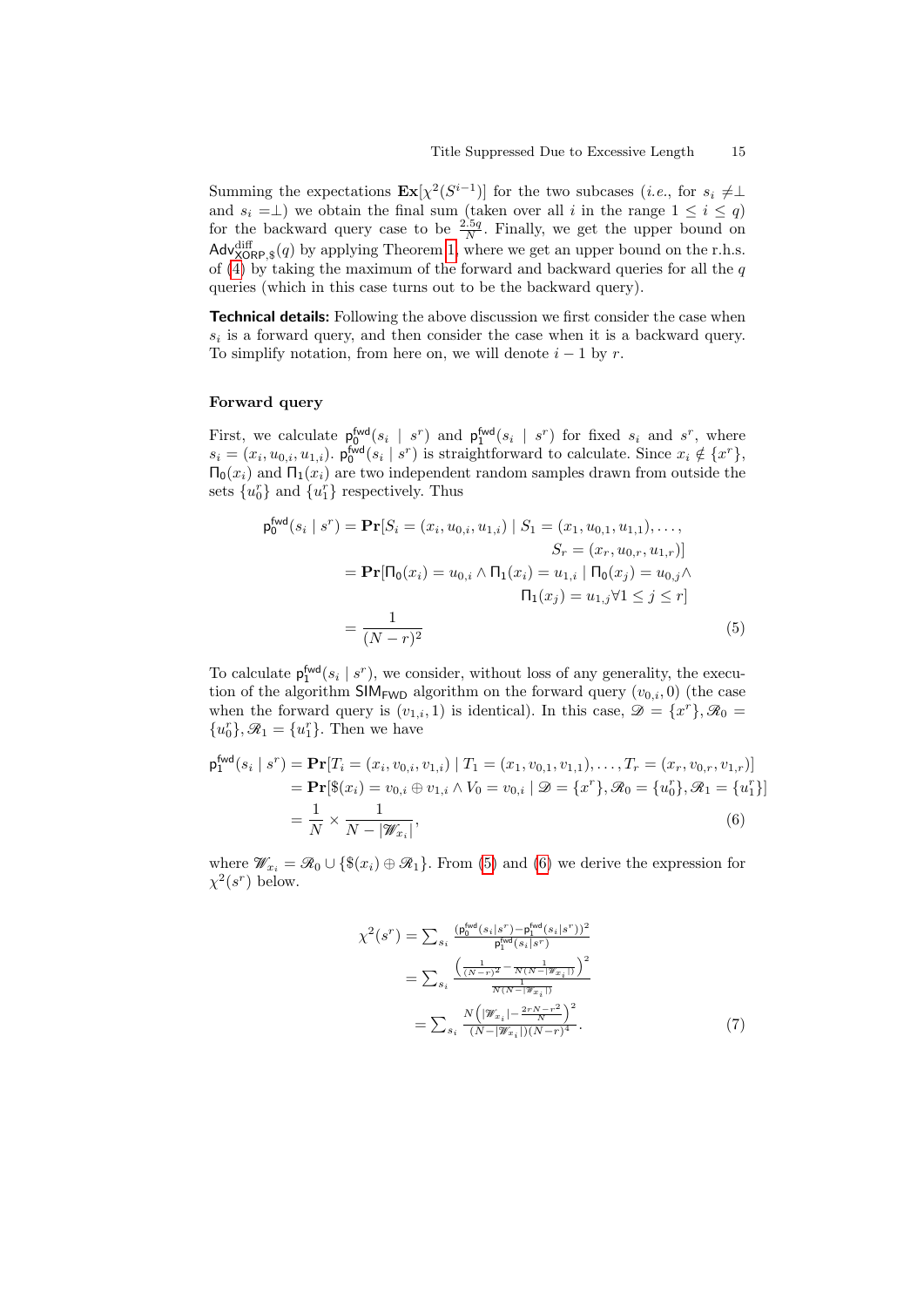The sum in [\(7\)](#page-14-2) is over all possible  $s_i$ 's given  $s^r$ . The number of such number of such  $s_i$ 's is  $(N - r)(N - |\mathscr{W}_{x_i}|)$ . Therefore,

<span id="page-15-0"></span>
$$
\chi^{2}(s^{r}) = \frac{N\left(|\mathcal{W}_{x_{i}}| - \frac{2rN - r^{2}}{N}\right)^{2}}{(N - r)^{3}}
$$
\n(8)

Let S<sup>r</sup> be chosen according to the distribution  $p_0^{\text{fwd}}$ . Then  $\mathscr{D}, \mathscr{R}_0, \mathscr{R}_1$  are random variables. This, in turn, means  $\mathcal{W}_{x_i}$  and  $\chi^2(S^r)$  are also random variables (as functions of  $\mathscr{D}, \mathscr{R}_0, \mathscr{R}_1$ ). Our goal is to calculate the expectation of  $\chi^2(S^r)$  under the distribution  $p_0^{\text{fwd}}$ . For notational simplicity, we denote the random variable  $|\mathcal{W}_{x_i}|$  by W (mildly violating our notational convention). So, from [\(8\)](#page-15-0) we have

$$
\mathbf{Ex}[\chi^2(Z^r)] = \mathbf{Ex} \left[ \frac{N\left(\mathbf{W} - \frac{2rN - r^2}{N}\right)^2}{(N - r)^3} \right]
$$
  
=  $\frac{N}{(N - r)^3} \times \mathbf{Ex} \left[ \left(\mathbf{W} - \frac{2rN - r^2}{N}\right)^2 \right].$  (9)

<span id="page-15-1"></span>In the next lemma, whose proof is postponed to Section [5,](#page-19-0) we calculate  $\text{Ex}[W]$ .

Lemma 1. With the above notation

<span id="page-15-2"></span>
$$
\mathbf{Ex}[W] = \frac{2rN - r^2}{N}, \text{ and } \mathbf{Var}[W] \le \frac{r^2}{N}.
$$

Using Lemma [1,](#page-15-1) [\(9\)](#page-15-2) can be written as

$$
\mathbf{Ex}[\chi^2(S^r)] = \frac{N}{(N-r)^3} \times \mathbf{Ex} [(\mathbf{W} - \mathbf{Ex}[\mathbf{W}])^2]
$$

$$
= \frac{N}{(N-r)^3} \times \mathbf{Var}[\mathbf{W}].
$$

In Lemma [1,](#page-15-1) we also showed that  $\mathbf{Var}[\mathbf{W}] \leq \frac{r^2}{N}$  $\frac{r^2}{N}$ . This leads to the following final expression for the forward query case.

<span id="page-15-3"></span>
$$
\sum_{i=1}^{q} \mathbf{Ex}[\chi^{2}(S^{r})] \leq \sum_{i=1}^{q} \frac{r^{2}}{(N-r)^{3}}
$$
  
 
$$
\leq \frac{8q^{3}}{N^{3}}.
$$
 (10)

In [\(10\)](#page-15-3), we used the fact  $r < q$  and  $q < \frac{N}{2}$ .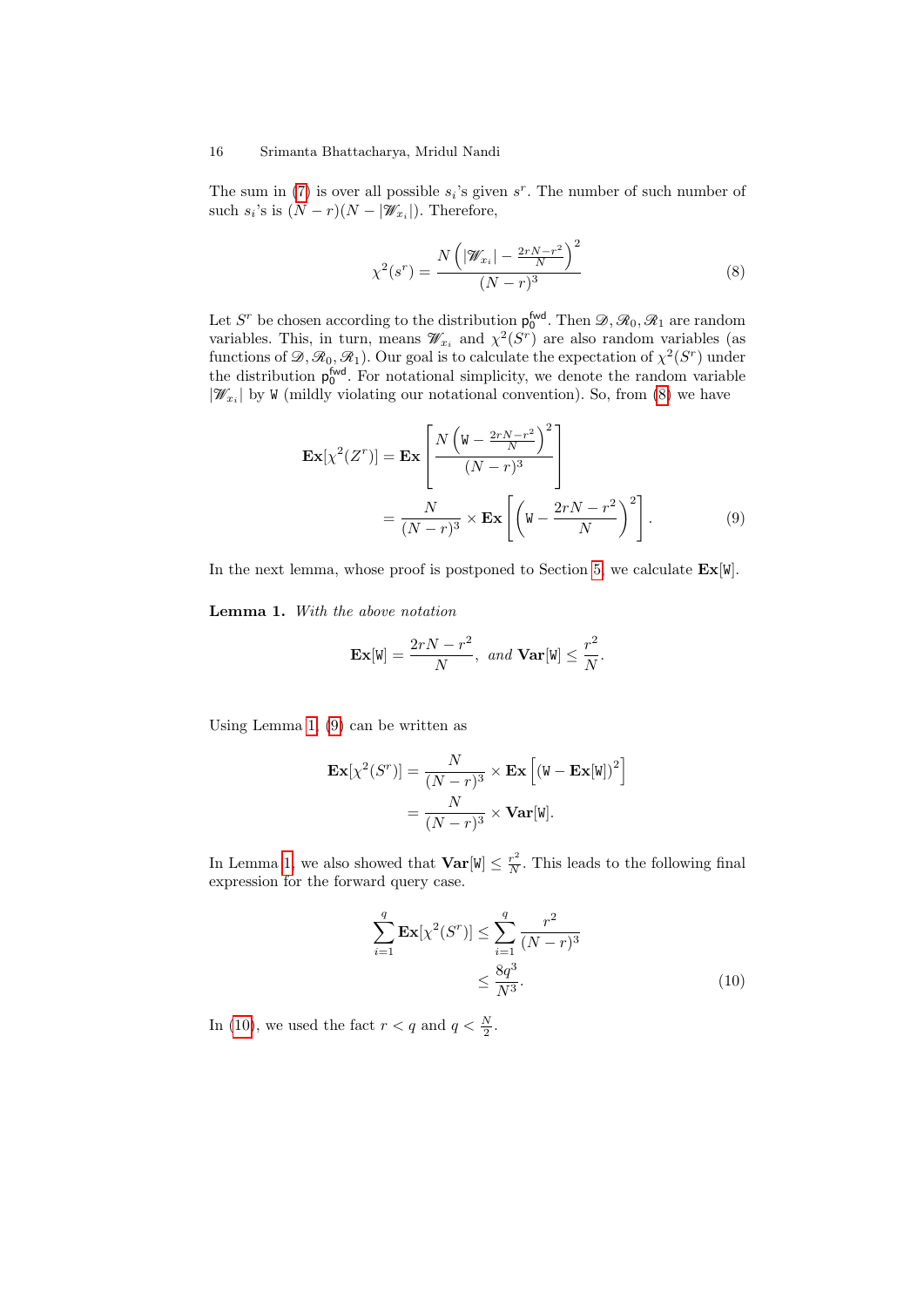#### Backward query

Let  $\mathscr X$  be the set of all possible  $s_i$ 's which are not 'abort', *i.e.*,  $s_i \neq \bot$ . Then for backward queries we have the following split.

$$
\mathbf{Ex}[\chi^{2}(S^{r})] = \mathbf{Ex} \left[ \sum_{s_{i} \in \mathcal{X}} \frac{(\mathbf{p}_{0}^{\text{bck}}(s_{i} \mid S^{r}) - \mathbf{p}_{1}^{\text{bck}}(s_{i} \mid S^{r}))^{2}}{\mathbf{p}_{1}^{\text{bck}}(s_{i} \mid S^{r})} \right] + \mathbf{Ex} \left[ \frac{(\mathbf{p}_{0}^{\text{bck}}(\perp \mid S^{r}) - \mathbf{p}_{1}^{\text{bck}}(\perp \mid S^{r}))^{2}}{\mathbf{p}_{1}^{\text{bck}}(\perp \mid S^{r})} \right]
$$
(11)

We evaluate the two expectations on the r.h.s. of  $(11)$  in the following two cases.

CASE 1:  $s_i \in \mathcal{X}$ 

In this case, we have for fixed  $s^r$ ,

<span id="page-16-0"></span>
$$
\mathsf{p}^{\mathsf{bck}}_0(s_i \mid s^r) = \mathsf{p}^{\mathsf{fwd}}_0(s_i \mid s^r) = \frac{1}{(N-r)^2}.
$$

Next, we calculate  $p_1^{bck}(s_i \mid s^r)$ . For this, we need to consider the execution of the algorithm  $SIM_{BCK}$ . Let the backward query, without loss of any generality, be  $(v_{0,i}, 0)$ . Further, let us denote by  $V_0^j$  the  $V_0$  sampled by the algorithm SIM<sub>BCK</sub> at the j-th iteration, where by j-th iteration we mean j-th repeated execution of the steps 6 to 19 of SIM<sub>BCK</sub>. Let us assume that SIM<sub>BCK</sub> succeeds at the  $\ell$ th iteration for  $1 \leq \ell \leq n$ , *i.e.*, for  $1 \leq j \leq \ell - 1$ ,  $\$(V_0^j) \oplus v_{0,i} \in \mathcal{R}_1$ , and  $V_0^{\ell} = x_i$ , where  $\mathcal{R}_1 = \{v_1^r\}$  (also  $\mathcal{R}_0 = \{v_0^r\}, \mathcal{D} = \{x^r\}$ ). Let us denote by  $\text{BAD}_{\ell-1}$  the event  $\mathcal{F}(V_0^1) \oplus v_{0,i}, \ldots, \mathcal{F}(V_0^{\ell-1}) \oplus v_{0,i} \in \mathcal{R}_1$  and by E the event  $\mathscr{D} = \{x^r\} \wedge \mathscr{R}_0 = \{v_0^r\} \wedge \mathscr{R}_1 = \{v_1^r\}.$  Then

$$
\mathbf{p}_{1}^{\text{bck}}(s_{i} \mid s^{r}) = \mathbf{Pr}[T_{i} = (x_{i}, v_{0,i}, v_{1,i}) \mid T_{r} = (x_{r}, v_{0,r}, v_{1,r}), \dots, T_{1} = (x_{1}, v_{0,1}, v_{1,1})]
$$
\n
$$
= \sum_{\ell=1}^{n} \mathbf{Pr}[BAD_{\ell-1} \land V_{0}^{\ell} = x_{i} \land \$(x_{i}) = v_{0,i} \oplus v_{1,i} \mid \mathsf{E}]
$$
\n
$$
= \sum_{\ell=1}^{n} \mathbf{Pr}[V_{0}^{\ell} = x_{i} \land \$(x_{i}) = v_{0,i} \oplus v_{1,i} \mid BAD_{\ell-1}, \mathsf{E}] \times \mathbf{Pr}[BAD_{\ell-1} \mid \mathsf{E}]
$$

Now,  $Pr[BAD_{\ell-1} | E]$  can be calculated as

<span id="page-16-1"></span>
$$
\mathbf{Pr}[BAD_{\ell-1} | \mathbf{E}] = \prod_{j=1}^{\ell-1} \mathbf{Pr}[\mathcal{E}(V_0^j) \oplus v_{0,i} \in \mathcal{R}_1 = \{v_1^r\} | \mathbf{E}]
$$

$$
= \left(\frac{r}{N}\right)^{\ell-1}.
$$
(12)

To justify [\(12\)](#page-16-1) we first note that the distribution  $p_0^{bck}(.)$  is supported on the set of tuples  $s^r = (s_1, \ldots, s_r)$  such that none of the  $s_j$ , with  $1 \leq j \leq r$ , is  $\perp$ . So, in the SIM<sub>BCK</sub> algorithm the set  $\mathcal{R}_1$  has size r. Also, at the j-th iteration, with  $1 \leq j \leq \ell - 1$  a fresh  $V_0^j$  (sampled from outside the set  $\mathscr{D}'$ ) is given to \$.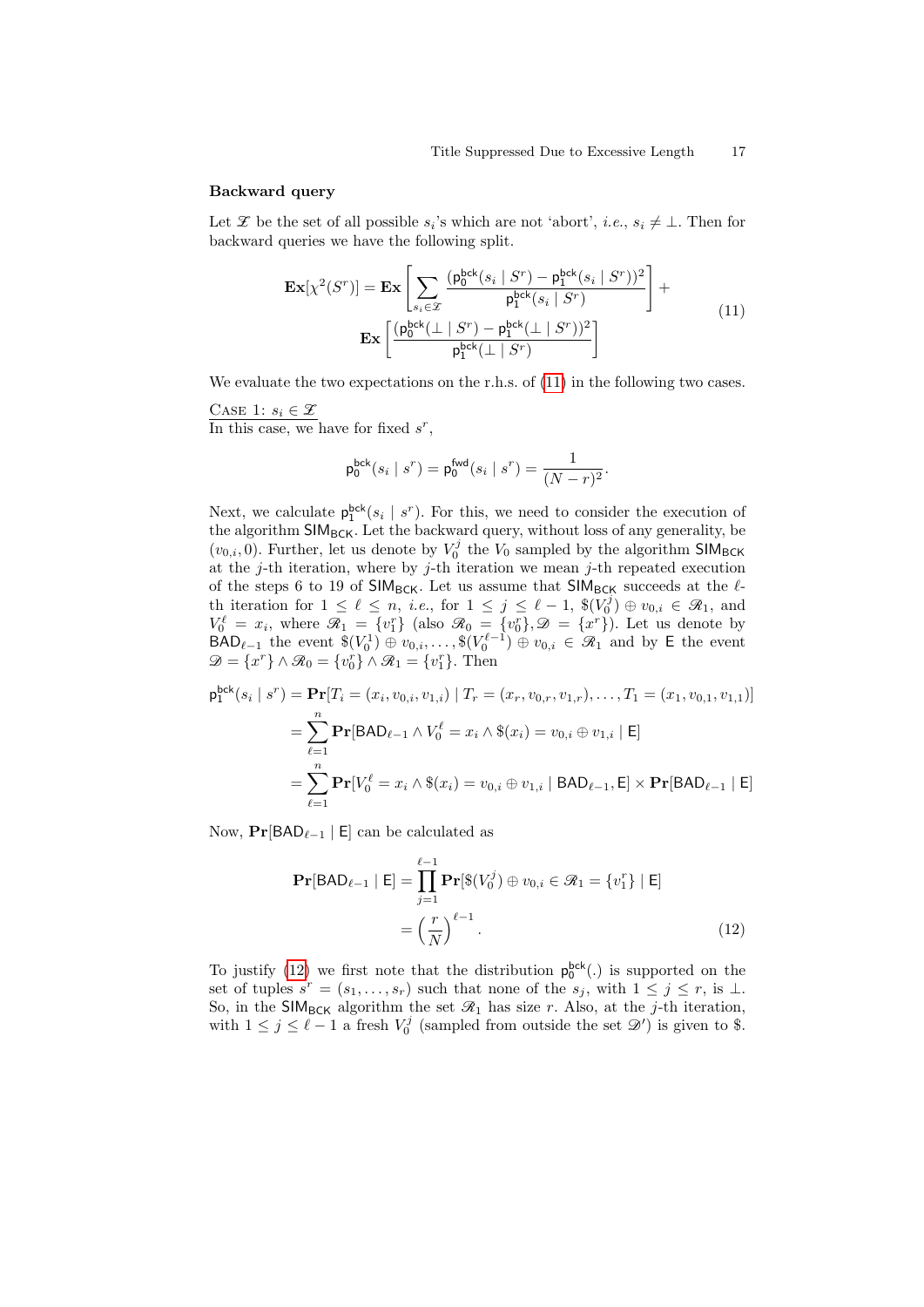Therefore,  $\mathsf{BAD}_{\ell-1}$  occurs when  $\ell-1$  independent events each with probability  $\frac{r}{N}$  occur, leading to the expression in [\(12\)](#page-16-1).

Next, at the  $\ell$ -th iteration the set  $\mathscr{D}'$  has size  $r + \ell - 1$ . Since  $V_0^{\ell}$  is sampled at random from the set  $\{0,1\}^n \setminus \mathcal{D}'$ , we immediately have

$$
\Pr[V_0^{\ell} = x_i \wedge \$(x_i) = v_{0,i} \oplus v_{1,i} \mid \mathsf{BAD}_{\ell-1}, \mathsf{E}] = \frac{1}{N} \times \frac{1}{N - r - \ell + 1}.
$$
 (13)

By combining [\(12\)](#page-16-1) and [\(13\)](#page-17-0) we get

<span id="page-17-0"></span>
$$
\mathsf{p}_{1}^{\mathsf{bck}}(s_{i} \mid s^{r}) = \sum_{\ell=1}^{n} \frac{1}{N} \times \frac{1}{N-r-\ell+1} \times \left(\frac{r}{N}\right)^{\ell-1}.
$$
 (14)

In the following lemma, we derive a lower and an upper bound on  $p_1^{\text{bck}}(s_i | s^r)$ . Proof of the lemma is given in Section [5.](#page-19-0)

<span id="page-17-1"></span>**Lemma 2.** With the above notation, the following bounds hold for  $p_1^{bck}(s_i | s^r)$ .

$$
\frac{1}{(N-r)^2} \times \left(1 - \left(\frac{r}{N}\right)^n\right) \le \mathsf{p}_1^{\mathsf{bck}}(s_i \mid s^r) \le \frac{4}{N(N-r)}.
$$

Let us denote the lower and upper bounds in Lemma [2](#page-17-1) by L and U respectively. Then

$$
\frac{\left(\mathsf{p}_{0}^{\mathsf{bck}}(s_{i} \mid s^{r}) - \mathsf{p}_{1}^{\mathsf{bck}}(s_{i} \mid s^{r})\right)^{2}}{\mathsf{p}_{1}^{\mathsf{bck}}(s_{i} \mid s^{r})} \leq \max\left\{\frac{\left(\mathsf{U} - \frac{1}{(N-r)^{2}}\right)^{2}}{\mathsf{U}}, \frac{\left(\mathsf{L} - \frac{1}{(N-r)^{2}}\right)^{2}}{\mathsf{L}}\right\}.
$$
\n(15)

[\(15\)](#page-17-2) is justified because the function  $\left(y-\frac{1}{(N-r)^2}\right)^2$  $\frac{y^{(1-r)}-y^{(1-r)}-y}{y}$  attains its minimum (= 0) at  $y = \frac{1}{(N-r)^2}$  and is strictly increasing for  $y \ge \frac{1}{(N-r)^2}$  and strictly decreasing for  $y \leq \frac{1}{(N-r)^2}$ . Now,

<span id="page-17-2"></span>
$$
\frac{\left(\mathbf{U} - \frac{1}{(N-r)^2}\right)^2}{\mathbf{U}} = \frac{3N - 4r}{4N(N-r)^3},
$$

and

$$
\frac{\left(\mathcal{L} - \frac{1}{(N-r)^2}\right)^2}{\mathcal{L}} = \frac{\left(\frac{r}{N}\right)^{2n}}{(N-r)^2 \times \left(1 - \left(\frac{r}{N}\right)^n\right)}.
$$

Further, considering that  $|\mathcal{Z}|$  is at most  $(N - |\mathcal{D}|)(N - |\mathcal{R}_1|) = (N - r)^2$ , we get

$$
\sum_{s_i \in \mathcal{X}} \frac{\left(\mathsf{p}_0^{\mathsf{bck}}(s_i \mid s^r) - \mathsf{p}_1^{\mathsf{bck}}(s_i \mid s^r)\right)^2}{\mathsf{p}_1^{\mathsf{bck}}(s_i \mid s^r)} \le \max\left\{\frac{3N - 4r}{4N(N - r)}, \frac{\left(\frac{r}{N}\right)^{2n}}{\left(1 - \left(\frac{r}{N}\right)^n\right)}\right\}.
$$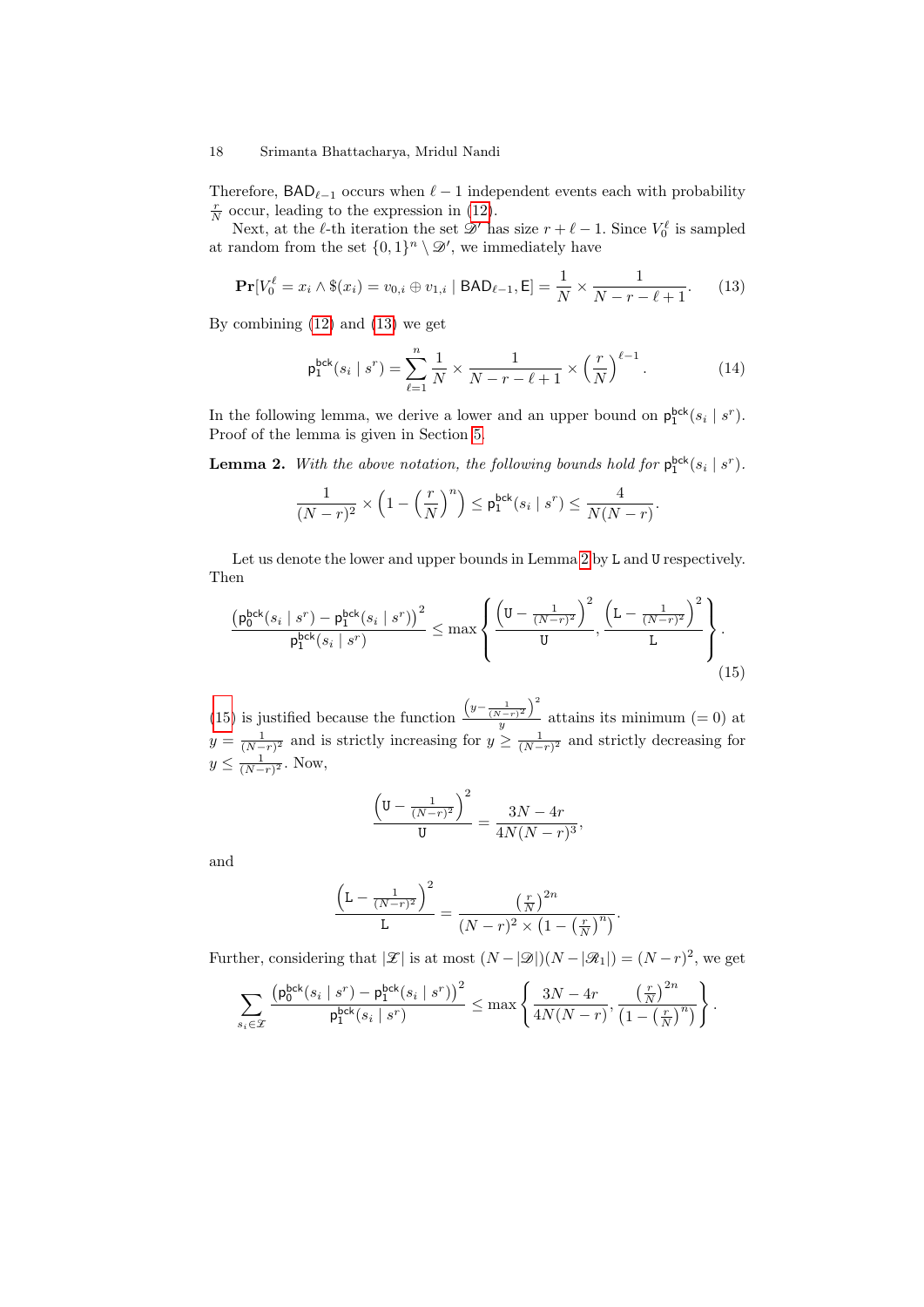Therefore, when  $S^r$  is a random variable that follows the distribution  $p_0^{\text{bck}}$ , we obtain the following expectation under the distribution  $p_0^{bck}$ .

$$
\mathbf{Ex}\left[\sum_{s_i\in\mathcal{X}}\frac{\left(\mathsf{p}_0^{\mathsf{bck}}(s_i\mid S^r) - \mathsf{p}_1^{\mathsf{bck}}(s_i\mid S^r)\right)^2}{\mathsf{p}_1^{\mathsf{bck}}(s_i\mid S^r)}\right] \le \max\left\{\frac{3N-4r}{4N(N-r)}, \frac{\left(\frac{r}{N}\right)^{2n}}{\left(1-\left(\frac{r}{N}\right)^n\right)}\right\}.
$$
\n(16)

CASE 2:  $s_i = \bot$ 

In the real world, there is no abort, so  $p_0^{bck}(\perp | S^r) = 0$ . Therefore, similar to [\(12\)](#page-16-1),

<span id="page-18-1"></span><span id="page-18-0"></span>
$$
\mathbf{Ex}\left[\frac{\left(\mathbf{p}_{0}^{\text{bck}}(\perp|S^{r}) - \mathbf{p}_{1}^{\text{bck}}(\perp|S^{r})\right)^{2}}{\mathbf{p}_{1}^{\text{bck}}(\perp|S^{r})}\right] = \mathbf{Ex}\left[\mathbf{p}_{1}^{\text{bck}}(\perp|S^{r})\right] \\
= \mathbf{p}_{1}^{\text{bck}}(\perp) \\
= \left(\frac{r}{N}\right)^{n}.\n\tag{17}
$$

From  $(11)$ ,  $(16)$ , and  $(17)$  we derive

$$
\sum_{r=0}^{q-1} \mathbf{Ex}[\chi^2(S^r)] \le \sum_{r=0}^{q-1} \max\left\{\frac{3N-4r}{4N(N-r)}, \frac{\left(\frac{r}{N}\right)^{2n}}{\left(1-\left(\frac{r}{N}\right)^n\right)}\right\} + \left(\frac{r}{N}\right)^n
$$
  

$$
\le q \times \left(\max\left\{\frac{3}{4(N-q)}, \frac{\left(\frac{q}{N}\right)^{2n}}{\left(1-\left(\frac{q}{N}\right)^n\right)}\right\} + \left(\frac{q}{N}\right)^n\right).
$$

For  $q < \frac{N}{2}$  we have the following bounds,

$$
\frac{3}{4(N-q)} < \frac{3}{2N}, \frac{\left(\frac{q}{N}\right)^{2n}}{\left(1-\left(\frac{q}{N}\right)^n\right)} < \frac{1}{N(N-1)}, \text{ and } \left(\frac{q}{N}\right)^n < \frac{1}{N}.
$$

Hence, we have for the backward query

$$
\sum_{r=0}^{q-1} \mathbf{Ex}[\chi^2(S^r)] \le \frac{2.5q}{N}.\tag{18}
$$

Finally, we get the following upper bound on  $\mathsf{Adv}^{\text{diff}}_{\text{XORP},\$}(q)$ .

$$
\mathsf{Adv}_{\mathsf{XORP},\$}^{\text{diff}}(q) = \|S^q - T^q\| \tag{19}
$$

<span id="page-18-5"></span><span id="page-18-3"></span><span id="page-18-2"></span>
$$
\leq \sqrt{\frac{1}{2} \sum_{r=0}^{q-1} \mathbf{Ex}[\chi^2(S^r)]}
$$
\n(20)

<span id="page-18-4"></span>
$$
\leq \sqrt{\frac{1.25q}{N}},\tag{21}
$$

where [\(19\)](#page-18-2) is from the definition of  $\text{Adv}_{\text{XORP},\$}^{diff}(q)$ . [\(20\)](#page-18-3) is given by [\(4\)](#page-7-3) and [\(21\)](#page-18-4) is given by the maximum of [\(10\)](#page-15-3) and [\(18\)](#page-18-5) (which is (18)) for the q queries.  $\Box$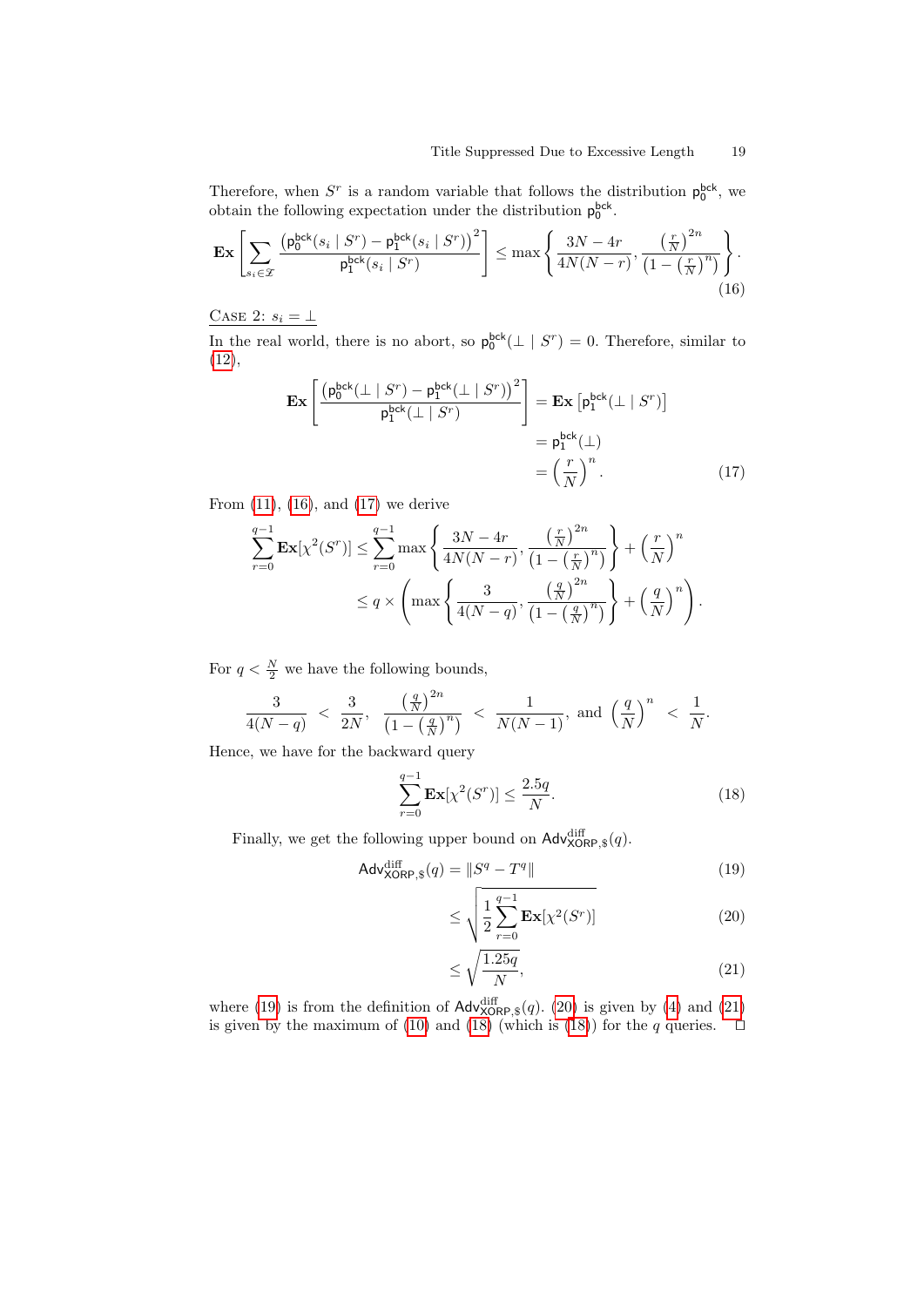# <span id="page-19-0"></span>5 Auxiliary Proofs

In this section we state and prove Lemmas [1](#page-15-1) and [2.](#page-17-1) We begin with Lemma [1](#page-15-1) where we work with the same notation and setting of the Forward Query part of the proof of Theorem [2.](#page-13-0)

# 5.1 Proof of Lemma [1](#page-15-1)

Lemma 1. With the notation of Theorem [2,](#page-13-0)

$$
\mathbf{Ex}[\mathbf{W}] = \frac{2rN - r^2}{N}, \text{ and } \mathbf{Var}[\mathbf{W}] \le \frac{r^2}{N}.
$$

*Proof.* When  $Z^r$  is chosen according to the distribution  $p_0^{\text{fwd}}$  the sets  $\{U_0^r\}$  and  ${U<sub>1</sub><sup>r</sup>}$  are two random subsets (sampled independently) of  ${0, 1}<sup>n</sup>$  of cardinality r. Also, in keeping with the notation of Theorem [2,](#page-13-0) we assume  $x_i$  to be a fixed element of  $\{0,1\}^n$ . Now, for each  $g \in \{0,1\}^n$ , we define an indicator random variable  $I_q$  as follows.

$$
I_g = \begin{cases} 1 \text{ if } g \in \{U_0^r\} \text{ and } g \oplus x_i \in \{U_1^r\} \\ 0 \text{ otherwise.} \end{cases}
$$

Therefore,

$$
\mathbf{Ex}[I_g] = \mathbf{Pr}[I_g = 1] = \mathbf{Pr}[g \in \{U_0^r\} \land g \oplus x_i \in \{U_1^r\}] = \frac{r}{N} \times \frac{r}{N} = \frac{r^2}{N^2}.
$$
 (22)

<span id="page-19-1"></span>2

Also,

$$
W = 2r - \sum_{g \in \{0,1\}^n} I_g.
$$

Thus,

$$
\mathbf{Ex}[W] = 2r - \mathbf{Ex}\left[\sum_{g \in \{0,1\}^n} I_g\right] = 2r - \sum_{g \in \{0,1\}^n} \mathbf{Ex}[I_g] = \frac{2rN - r^2}{N}.
$$

Next, to calculate  $Var[W]$  we use the following relationship.

 $\overline{a}$ 

$$
\mathbf{Var}[\mathbf{W}] = \mathbf{Var}\left[\sum_{g \in \{0,1\}^n} I_g\right] = \sum_{g \in \{0,1\}^n} \mathbf{Var}[I_g] + \sum_{g \neq h \in \{0,1\}^n} \mathbf{Cov}[I_g, I_h].
$$

 $\textbf{Var}[I_q]$  is straightforward to calculate from the defintion;

$$
\mathbf{Var}[I_g] = \mathbf{Ex}[I_g^2] - \mathbf{Ex}[I_g]^2 = \mathbf{Ex}[I_g](1 - \mathbf{Ex}[I_g])
$$
  
= 
$$
\frac{r^2}{N^2} \times \left(1 - \frac{r^2}{N^2}\right)
$$
  
< 
$$
< \frac{r^2}{N^2}.
$$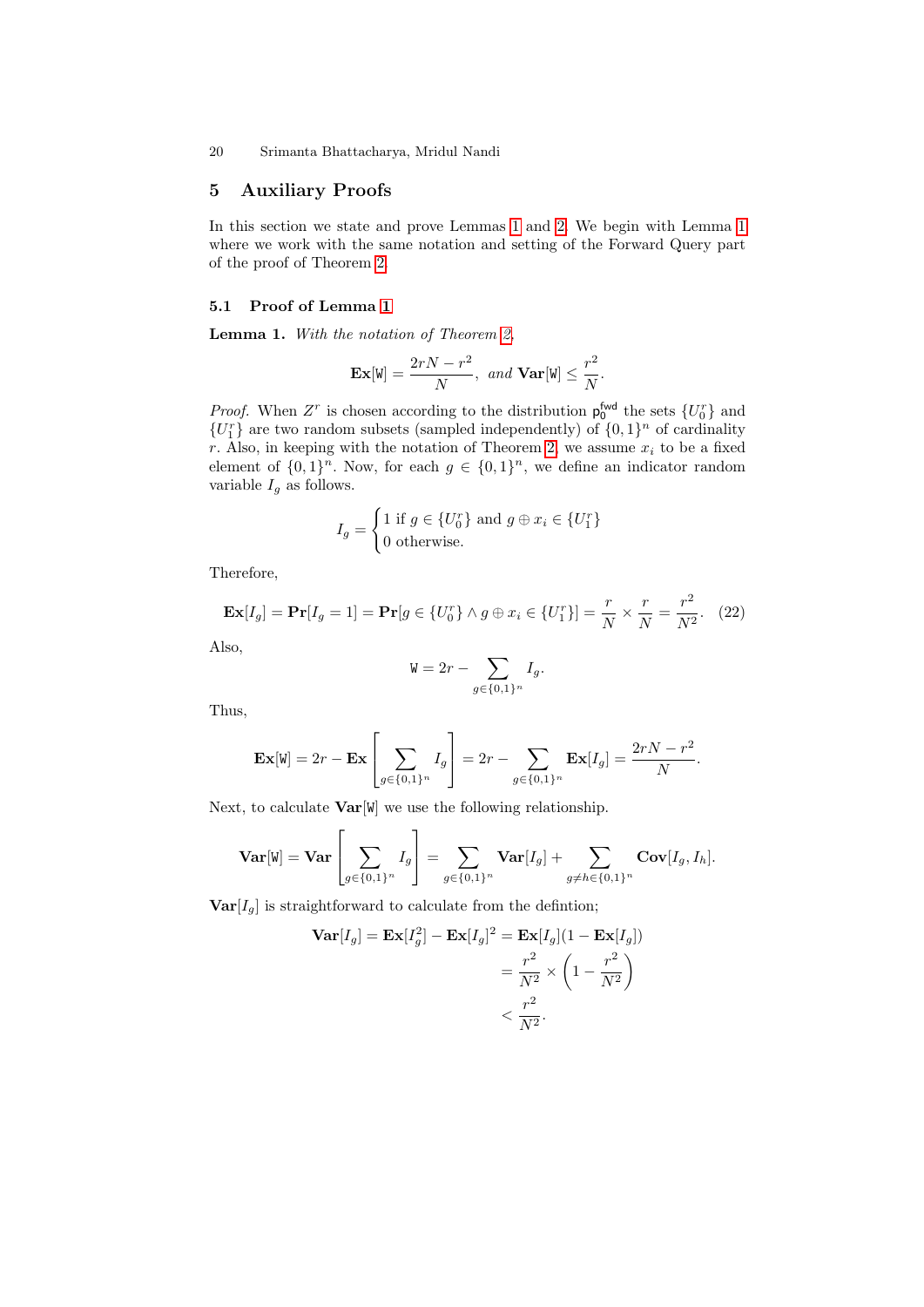From the definition,  $Cov[I_g, I_h]$  is given by  $Cov[I_g, I_h] = Ex[I_g I_h] - Ex[I_g]Ex[I_h]$ . Since  $\mathbf{Ex}[I_g] = \mathbf{Ex}[I_h] = \frac{r^2}{N^2}$  is given by [\(22\)](#page-19-1), the task reduces to the calculation of  $\mathbf{Ex}[I_gI_h]$  which we consider below.

$$
\begin{aligned} \mathbf{Ex}[I_g I_h] &= \mathbf{Pr}[I_g = 1 \land I_h = 1] \\ &= \mathbf{Pr}[g \in \{U_0^r\} \land h \in \{U_0^r\} \land g \oplus x_i \in \{U_1^r\} \land h \oplus x_i \in \{U_1^r\}] \\ &= \mathbf{Pr}[g \in \{U_0^r\} \land h \in \{U_0^r\}] \times \mathbf{Pr}[g \oplus x_i \in \{U_1^r\} \land h \oplus x_i \in \{U_1^r\}] \\ &= \frac{r(r-1)}{N(N-1)} \times \frac{r(r-1)}{N(N-1)} \\ &= \left(\frac{r(r-1)}{N(N-1)}\right)^2 \end{aligned}
$$

Therefore,  $\mathbf{Cov}[I_g, I_h] = \left(\frac{r(r-1)}{N(N-1)}\right)^2 - \left(\frac{r^2}{N^2}\right)^2$  $\frac{r^2}{N^2}$   $\Big)^2$  < 0. This implies that

$$
\mathbf{Var}[W] < N \times \frac{r^2}{N^2} = \frac{r^2}{N}.
$$

This finishes the proof of the lemma.  $\Box$ 

<span id="page-20-0"></span>

# 5.2 Proof of Lemma [2](#page-17-1)

Lemma 2. With the notation of Theorem [2,](#page-13-0) the following bounds hold for  $p_1^{\text{bck}}(s_i \mid s^r).$ 

$$
\frac{1}{(N-r)^2} \times \left(1-\left(\frac{r}{N}\right)^n\right) \leq \mathsf{p}_1^{\mathsf{bck}}(z_i \mid z^r) \leq \frac{4}{N(N-r)}.
$$

Proof. The lower bound is justified as follows.

$$
\begin{split} \mathsf{p}_{1}^{\mathsf{bck}}(z_{i} \mid z^{r}) &= \sum_{\ell=1}^{n} \frac{1}{N} \times \frac{1}{N-r-\ell+1} \times \left(\frac{r}{N}\right)^{\ell-1} \\ &\geq \frac{1}{N(N-r)} \times \sum_{\ell=1}^{n} \left(\frac{r}{N}\right)^{\ell-1} \\ &= \frac{1}{N(N-r)} \times \frac{1-\left(\frac{r}{N}\right)^{n}}{1-\left(\frac{r}{N}\right)} \\ &= \frac{1}{(N-r)^{2}} \times \left(1-\left(\frac{r}{N}\right)^{n}\right). \end{split}
$$

For the upper bound, we get

$$
\mathsf{p}_{1}^{\mathsf{bck}}(z_{i} \mid z^{r}) = \sum_{\ell=1}^{n} \frac{1}{N} \times \frac{1}{N-r-\ell+1} \times \left(\frac{r}{N}\right)^{\ell-1} \leq \frac{4}{N^{2}} \times \sum_{\ell=1}^{\infty} \left(\frac{r}{N}\right)^{\ell-1} \tag{23}
$$
\n
$$
= \frac{4}{N(N-r)}.
$$

The first term on the r.h.s. of [\(23\)](#page-20-0) follows by noting that  $r < q < \frac{N}{2}$  and  $\ell < n = \log N \leq \frac{N}{4}$ , for  $N \geq 16$ .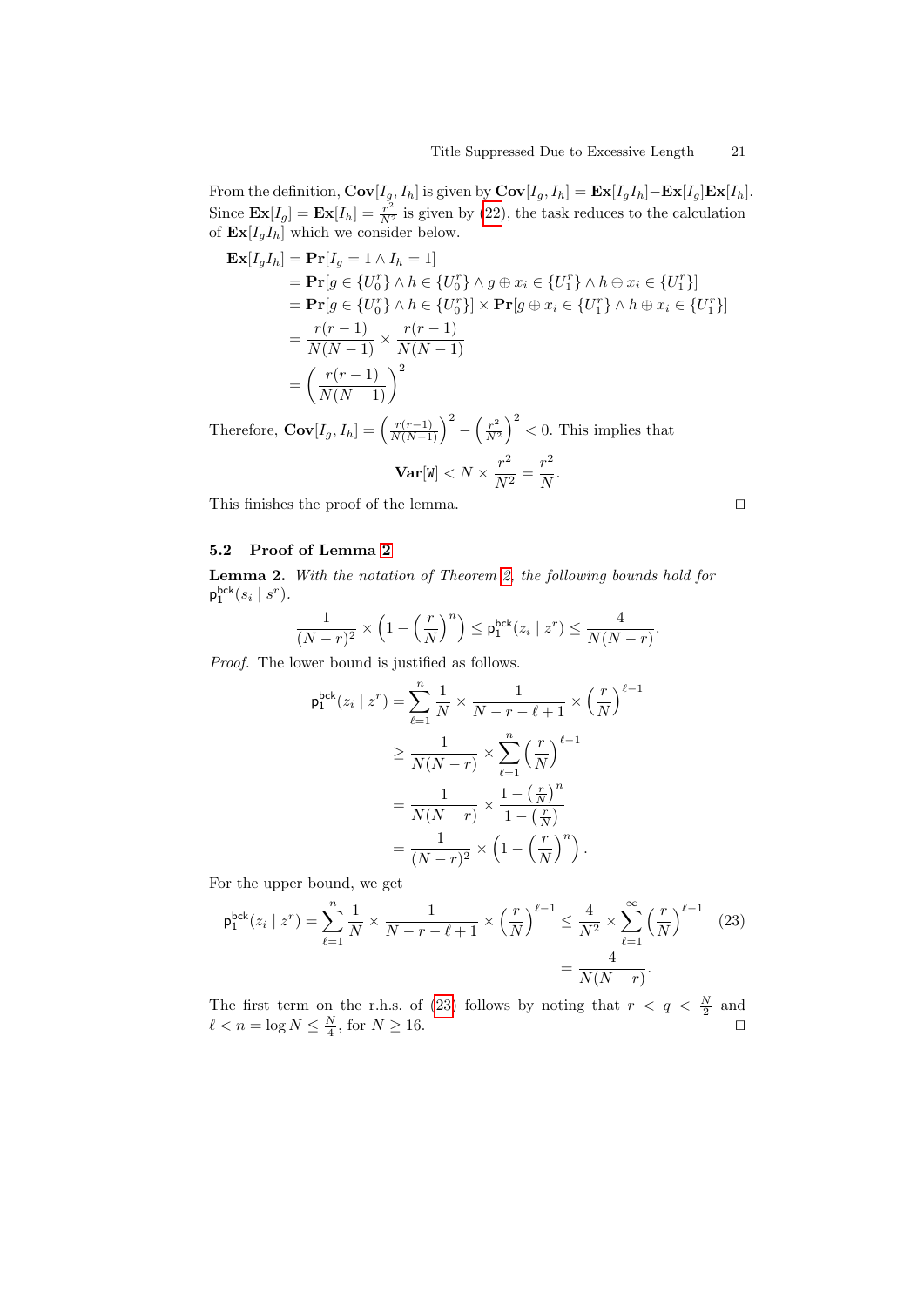#### <span id="page-21-1"></span>6 Extension to the Xor of k Permutations

In this section, we apply our main result (Theorem [2\)](#page-13-0) to show full indifferentiable security of the  $XORP[k]$  construction for any k. Following Theorem [2,](#page-13-0) it is sufficient to consider  $XORP[k]$  with  $k \geq 3$ . In particular, our result is the following.

<span id="page-21-0"></span>**Theorem 3.** Let  $N \geq 16$  and  $q < \frac{N}{2}$ . Then, there exists a simulator S' for  $\mathsf{XORP}[k], k \geq 3$ , such that for any adversary  $\mathscr{A}'$ , there exists an adversary  $\mathscr{A}$ with

$$
\mathsf{Adv}_{\mathsf{XORP}[k],\$}^{\text{diff}}(\mathscr{A}') = \mathsf{Adv}_{\mathsf{XORP},\$}^{\text{diff}}(\mathscr{A})
$$

and hence,  $\mathsf{Adv}_{\mathsf{XORP}[k],\$}^{\text{diff}}(q) \leq \sqrt{\frac{1.25q}{N}}$ .

*Proof.* The indifferentiable security analysis of  $XORP[k]$  follows a reduction technique which is similar to the technique used in [\[MP15\]](#page-24-4) to prove PRF-security of  $XORP[k]$  in the indistinguishability setting. However, in our case, we additionally need to consider the simulator S'.

Brief description of S'. First, we recall the simulator S for XORP from Section [3.](#page-8-0) The simulator  $S'$  works almost the same way as S works. It first samples  $(k-2)$ independent random permutations  $\Pi_2, \ldots, \Pi_{k-1}$ . Note that the sampling can be simulated as a *lazy sampling* in an efficient manner instead of sampling the whole permutations at a time.

In case of a forward or backward query  $(x, i)$ , with  $i \geq 2$ , S' responds honestly (i.e., it uses its own sampled random permutation as mentioned above). When  $i \in \{0,1\}$ , it behaves exactly in the same way as S except that it computes  $\mathscr{S}(x) = \mathscr{S}(x) \oplus \Pi_2(x) \oplus \cdots \Pi_{k-1}(x)$  and then applies Step 5 of SIM<sub>FWD</sub> (see Fig. 3.1) in case of a forward query, or Step 7 of  $SIM_{BCK}$  (see Fig. 3.2) in case of a backward query.

Next, we describe the reduction for the adversaries. Suppose there is an adversary  $\mathscr{A}'$  against XORP[k] and consider the simulator S' defined above. Now, we construct an adversary  $\mathscr A$  against XORP and the simulator S. The adversary  $\mathscr A$  first stores the permutations  $\Pi_2, \ldots, \Pi_{k-1}$  (again using lazy sampling to make those efficient). Next,  $\mathscr A$  runs the algorithm  $\mathscr A'$  which can make two types of queries, namely (a) primitive or simulator queries and  $(b)$  construction or random function queries . Below, we consider these two types of queries.

- (a) In case of a primitive or simulator query  $(x, i)$  (either forward or backward),  $\mathscr A$  first checks whether  $i \geq 2$  or not. If  $i \geq 2$ , then  $\mathscr A$  can simulate the response on its own, *i.e.*, it computes  $\Pi_i(x)$  or  $\Pi_i^{-1}(x)$ , where  $\Pi_i \in \{\Pi_2, \ldots, \Pi_{k-1}\}\$ , and sends the output back to  $\mathscr{A}'$ . If  $i = 0$  or 1, then  $\mathscr{A}$ forwards the query to its simulator/primitive oracle and whatever response it gets again forwards to  $\mathcal{A}'$ ; so, it basically relays the queries and responses.
- (b) In case of a construction or random function query,  $\mathscr A$  forwards the query to its corresponding construction/random function oracle. Suppose  $\mathscr A$  gets  $Z$ as a response. Then it computes  $Z' = Z \oplus \bigoplus_{i=2}^{k-1} \Pi_i(x)$ , and sends  $Z'$  back to  $\mathscr{A}'$ .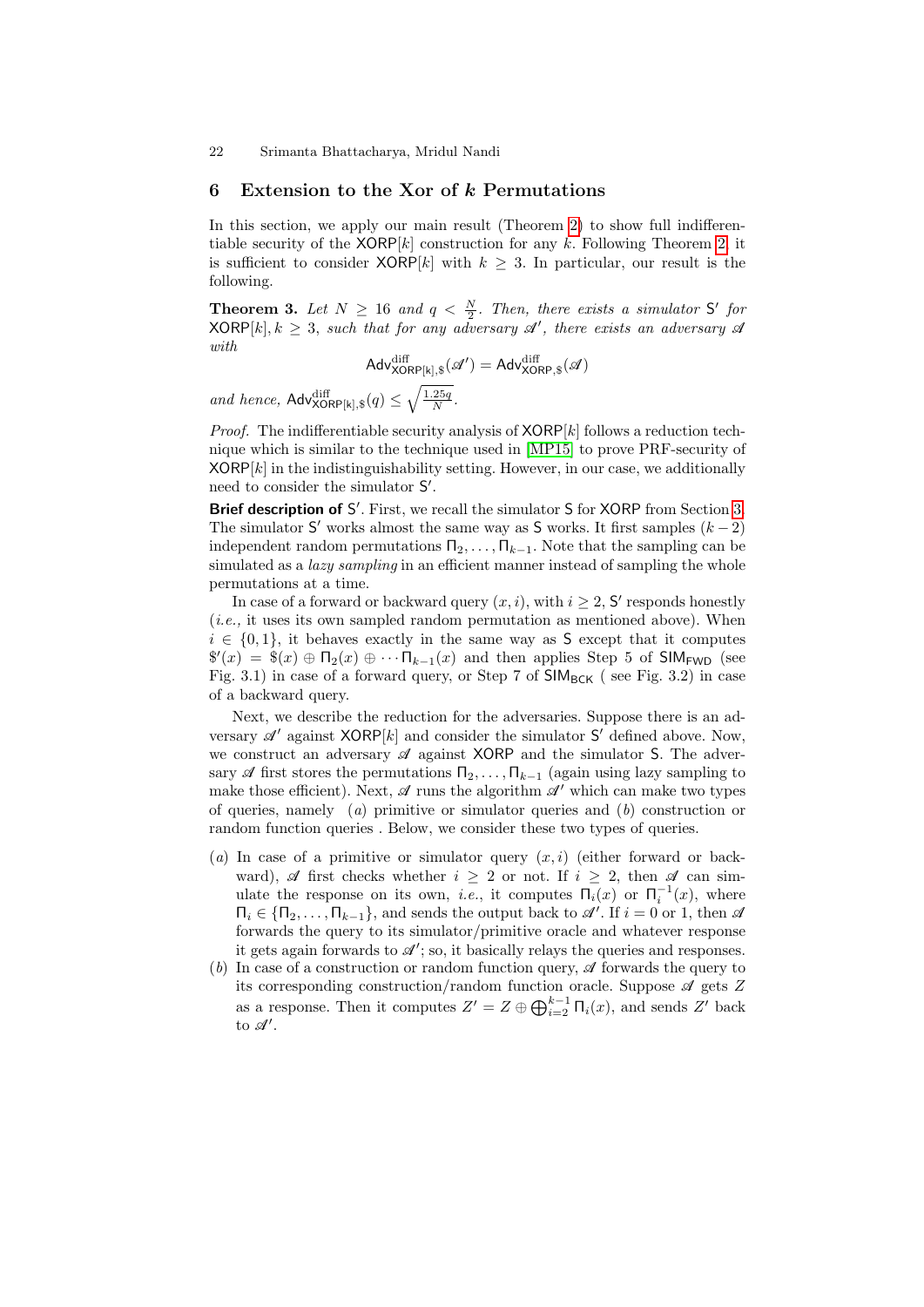Note that  $\mathscr A$  is actually interacting with  $(\textsf{XORP},(\Pi_0,\Pi_1,\Pi_0^{-1},\Pi_1^{-1}))$ , whereas the interaction interface of  $\mathscr{A}'$  is equivalent to

$$
(XORP[k], (\Pi_0, \ldots, \Pi_{k-1}, \Pi_0^{-1}, \ldots, \Pi_{k-1}^{-1})).
$$

Now, assume that  $\mathscr A$  is interacting with (\$, S), the interaction interface of  $\mathscr A'$ is then equivalent to  $(\$ \oplus \text{XORP}[k-2], \mathsf{S}')$ . It is easy to see the correctness of the first oracle as  $\mathscr{A}'$  xors his computation of XORP[k – 2] with the output of \$. Similarly, one can show the simulator interface of  $\mathscr{A}'$  is  $\mathsf{S}'$ . Note that  $\mathscr{S} \oplus$  $XORP[k-2]$  is completely independent of  $XORP[k-2]$ , and we can consider it as another independent random function  $\mathcal{F}'$ . Thus, the interface of  $\mathcal{A}'$  is equivalent to  $(\mathcal{F}', S')$ . So,  $\mathcal A$  perfectly simulates the real and the ideal world of  $\mathcal A'$ . Therefore,  $\mathsf{Adv}_{\mathsf{XORP[k],\$}}^{\text{diff}}(\mathscr{A}') = \mathsf{Adv}_{\mathsf{XORP},\$}^{\text{diff}}(\mathscr{A}).$  By Theorem [2,](#page-13-0) we finally have

$$
\mathsf{Adv}_{\mathsf{XORP}[k],\$}^{\text{diff}}(q) \le \sqrt{\frac{1.25q}{N}}.
$$

## 7 Conclusion

Proving full security of XORP construction in the secret or public permutation model (*i.e.*, indifferentiable security) is a challenging problem. Recently, Dai  $et$ al. introduced a method, called the  $\chi^2$  method, using which they were able to obtain full PRF-security of XORP in the secret random permutation model. The full security in the public permutation model for this construction was an open problem. In this paper, we apply the  $\chi^2$  method to the XORP construction to prove its full indifferentiable security. We believe this method can also be used for other cryptographic constructions for which the full security is not known.

Here, we also remark that though our bound shows full  $(i.e., n\text{-bit})$  indifferentiable security of XORP and XORP $[k]$ , in practice (*i.e.*, for realistic setting of parameters), it does not lead to full  $n$ -bit security (mainly due to the presence of the square root in the bound). As an immediate goal, it will be interesting to investigate if a more sophisticated application of the  $\chi^2$  method can get rid of the square root in our bound.

Acknowledgement. We are indebted to the reviewers for their patient reading and valuable comments which improved the quality of this paper significantly.

This work is supported in part by the WISEKEY project, which we gratefully acknowledge.

## References

- <span id="page-22-1"></span>AMP10. E. Andreeva, B. Mennink and B. Preneel, On the indifferentiability of the Grøstl hash function, in International Conference on Security and Cryptography for Networks, pages 88–105, Springer, 2010.
- <span id="page-22-0"></span>BDP<sup>+</sup>13. G. Bertoni, J. Daemen, M. Peeters, G. Van Assche and G. NIST, Keccak and the SHA-3 Standardization, (2013).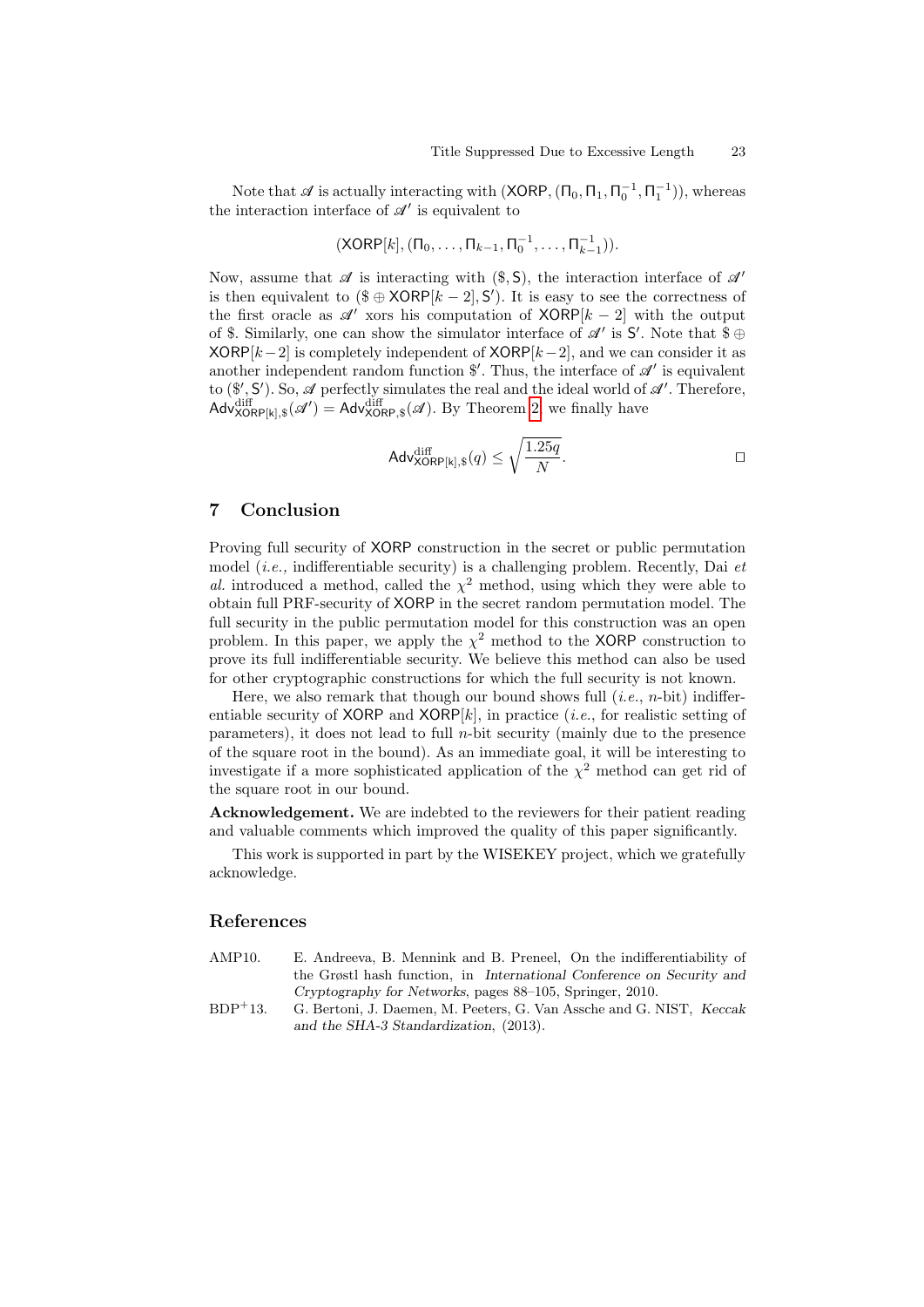- 24 Srimanta Bhattacharya, Mridul Nandi
- <span id="page-23-8"></span>BDPVA08. G. Bertoni, J. Daemen, M. Peeters and G. Van Assche, On the indifferentiability of the sponge construction, Lecture Notes in Computer Science 4965, 181–197 (2008).
- <span id="page-23-4"></span>BDPVA11a. G. Bertoni, J. Daemen, M. Peeters and G. Van Assche, Duplexing the Sponge: Single-Pass Authenticated Encryption and Other Applications., in Selected Areas in Cryptography, volume 7118, pages 320–337, Springer, 2011.
- <span id="page-23-5"></span>BDPVA11b. G. Bertoni, J. Daemen, M. Peeters and G. Van Assche, On the security of the keyed sponge construction, in Symmetric Key Encryption Workshop (SKEW 2011), 2011.
- <span id="page-23-1"></span>BI99. M. Bellare and R. Impagliazzo, A tool for obtaining tighter security analyses of pseudorandom function based constructions, with applications to PRP to PRF conversion, IACR Cryptology ePrint Archive 1999, 24 (1999).
- <span id="page-23-0"></span>BKR98. M. Bellare, T. Krovetz and P. Rogaway, Luby-Rackoff backwards: Increasing security by making block ciphers non-invertible, pages 266–280, Springer, 1998.
- <span id="page-23-9"></span>BMN10. R. Bhattacharyya, A. Mandal and M. Nandi, Security Analysis of the Mode of JH Hash Function., in FSE, volume 6147, pages 168–191, Springer, 2010.
- <span id="page-23-13"></span>BN18. S. Bhattacharya and M. Nandi, Revisiting Variable Output Length Pseudorandom Functions, IACR Transactions on Symmetric Cryptology 2018(1), To appear (2018).
- <span id="page-23-7"></span>CAE. CAESAR: Competition for Authenticated Encryption: Security, Applicability, and Robustness, <http://competitions.cr.yp.to/caesar.html/>.
- <span id="page-23-2"></span>CLP14. B. Cogliati, R. Lampe and J. Patarin, The Indistinguishability of the XOR of k Permutations, in Fast Software Encryption - 21st International Workshop, FSE 2014, London, UK, March 3-5, 2014. Revised Selected Papers, edited by C. Cid and C. Rechberger, volume 8540 of Lecture Notes in Computer Science, pages 285–302, Springer, 2014.
- <span id="page-23-12"></span>CS16a. B. Cogliati and Y. Seurin, EWCDM: an efficient, beyond-birthday secure, nonce-misuse resistant MAC, in Annual Cryptology Conference, pages 121–149, Springer, 2016.
- <span id="page-23-14"></span>CS16b. B. Cogliati and Y. Seurin, EWCDM: An Efficient, Beyond-Birthday Secure, Nonce-Misuse Resistant MAC, in CRYPTO 2016, Proceedings, Part I, pages 121–149, 2016.
- <span id="page-23-15"></span>CT06. T. M. Cover and J. A. Thomas, Elements of Information Theory (Wiley Series in Telecommunications and Signal Processing), Wiley-Interscience, 2006.
- <span id="page-23-3"></span>DHT17. W. Dai, V. T. Hoang and S. Tessaro, Information-Theoretic Indistinguishability via the Chi-Squared Method, In Katz and Shacham [\[KS17\]](#page-24-15), pages 497–523.
- <span id="page-23-10"></span>GG16. S. Gilboa and S. Gueron, The Advantage of Truncated Permutations, CoRR abs/1610.02518 (2016).
- <span id="page-23-11"></span>GGM17. S. Gilboa, S. Gueron and B. Morris, How Many Queries are Needed to Distinguish a Truncated Random Permutation from a Random Function?, Journal of Cryptology (2017).
- <span id="page-23-6"></span>GKM<sup>+</sup>09. P. Gauravaram, L. R. Knudsen, K. Matusiewicz, F. Mendel, C. Rechberger, M. Schläffer and S. S. Thomsen, Grøstl-a SHA-3 candidate, in Dagstuhl Seminar Proceedings, Schloss Dagstuhl-Leibniz-Zentrum für Informatik, 2009.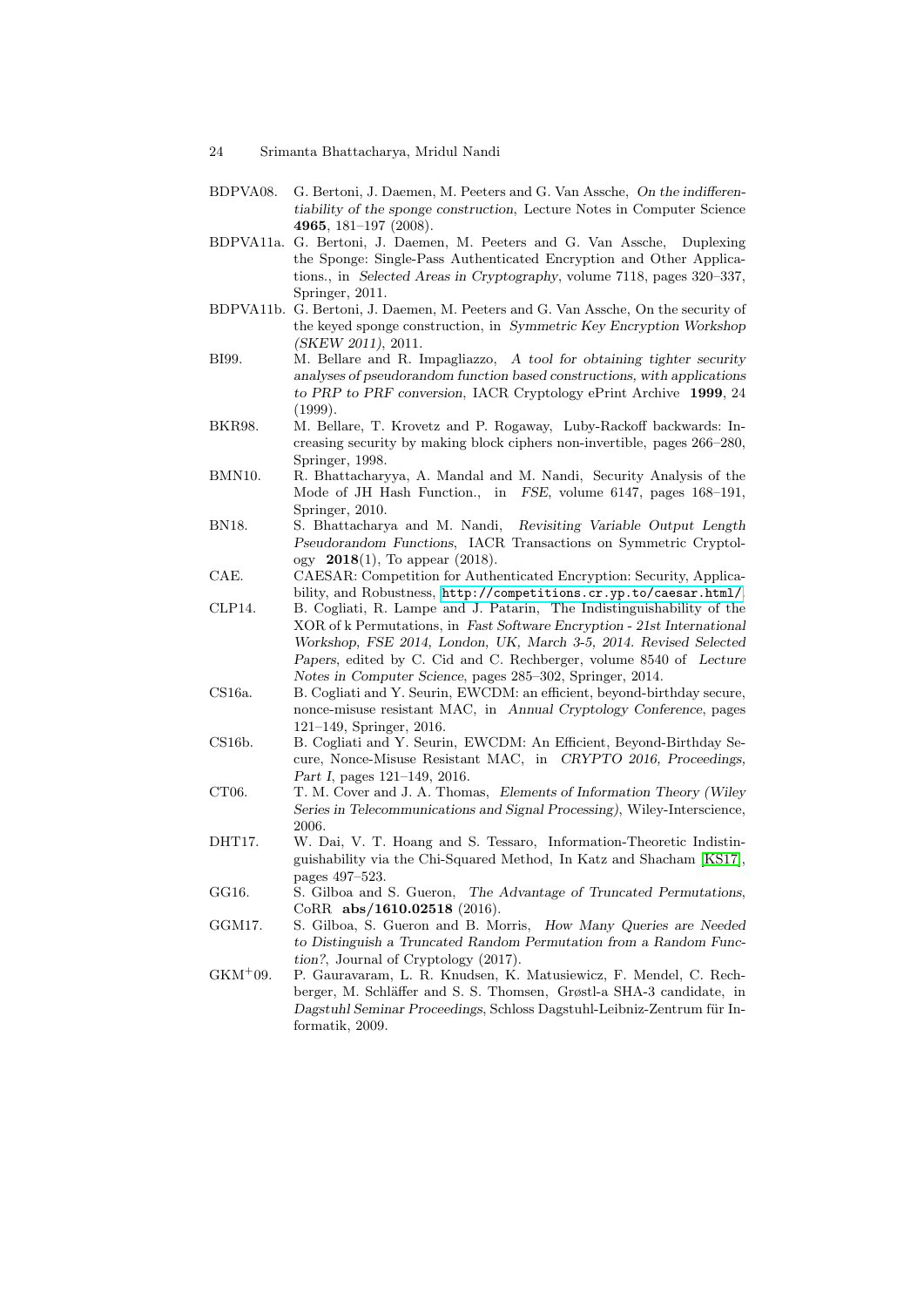- <span id="page-24-7"></span>IMPS17. T. Iwata, K. Minematsu, T. Peyrin and Y. Seurin, ZMAC: A Fast Tweakable Block Cipher Mode for Highly Secure Message Authentication, IACR Cryptology ePrint Archive 2017, 535 (2017).
- <span id="page-24-6"></span>IMV16. T. Iwata, B. Mennink and D. Vizár, CENC is Optimally Secure, IACR Cryptology ePrint Archive 2016, 1087 (2016).
- <span id="page-24-5"></span>Iwa06. T. Iwata, New Blockcipher Modes of Operation with Beyond the Birthday Bound Security, in Fast Software Encryption, 13th International Workshop, FSE 2006, Graz, Austria, March 15-17, 2006, Revised Selected Papers, edited by M. J. B. Robshaw, volume 4047 of Lecture Notes in Computer Science, pages 310–327, Springer, 2006.
- <span id="page-24-15"></span>KS17. J. Katz and H. Shacham, editors, Advances in Cryptology - CRYPTO 2017 - 37th Annual International Cryptology Conference, Santa Barbara, CA, USA, August 20-24, 2017, Proceedings, Part III, volume 10403 of Lecture Notes in Computer Science, Springer, 2017.
- <span id="page-24-10"></span>Lee17. J. Lee, Indifferentiability of the Sum of Random Permutations Towards Optimal Security, IEEE Transactions on Information Theory (2017).
- <span id="page-24-0"></span>LR88. M. Luby and C. Rackoff, How to construct pseudorandom permutations from pseudorandom functions, SIAM Journal on Computing 17(2), 373– 386 (1988).
- <span id="page-24-1"></span>Luc00. S. Lucks, The Sum of PRPs Is a Secure PRF, in EUROCRYPT 2000, volume 1807 of LNCS, pages 470–484, Springer, 2000.
- <span id="page-24-14"></span>LV87. F. Liese and I. Vajda, Convex Statistical Distances, Teubner, Leipzig, 1987.
- <span id="page-24-12"></span>MN17a. B. Mennink and S. Neves, Encrypted Davies-Meyer and its dual: Towards optimal security using Mirror theory, Cryptology ePrint Archive, Report  $2017/xxx$ , to be published in CRYPTO 2017, 2017, [http://eprint.](http://eprint.iacr.org/2017/537) [iacr.org/2017/537](http://eprint.iacr.org/2017/537).
- <span id="page-24-13"></span>MN17b. B. Mennink and S. Neves, Encrypted Davies-Meyer and Its Dual: Towards Optimal Security Using Mirror Theory, In Katz and Shacham [\[KS17\]](#page-24-15), pages 556–583.
- <span id="page-24-4"></span>MP15. B. Mennink and B. Preneel, On the XOR of multiple random permutations, in International Conference on Applied Cryptography and Network Security, pages 619–634, Springer, 2015.
- <span id="page-24-9"></span>MPN10. A. Mandal, J. Patarin and V. Nachef, Indifferentiability beyond the Birthday Bound for the Xor of Two Public Random Permutations., in INDOCRYPT, pages 69–81, Springer, 2010.
- <span id="page-24-8"></span>MRH04. U. Maurer, R. Renner and C. Holenstein, Indifferentiability, Impossibility Results on Reductions, and Applications to the Random Oracle Methodology, pages 21–39, Springer Berlin Heidelberg, Berlin, Heidelberg, 2004.
- <span id="page-24-11"></span>Pat08a. J. Patarin, The "Coefficients H" Technique, in Selected Areas in Cryptography, 2008, volume 5381 of LNCS, pages 328–345, Springer, 2008.
- <span id="page-24-3"></span>Pat08b. J. Patarin, A Proof of Security in  $O(2^n)$  for the Xor of Two Random Permutations, in ICITS 2008, volume 5155 of LNCS, pages 232–248, Springer, 2008.
- <span id="page-24-2"></span>Pat10. J. Patarin, Introduction to Mirror Theory: Analysis of Systems of Linear Equalities and Linear Non Equalities for Cryptography., Cryptology ePrint Archive, Report 2017/287, 2010, [http://eprint.iacr.org/2010/](http://eprint.iacr.org/2010/287) [287](http://eprint.iacr.org/2010/287).